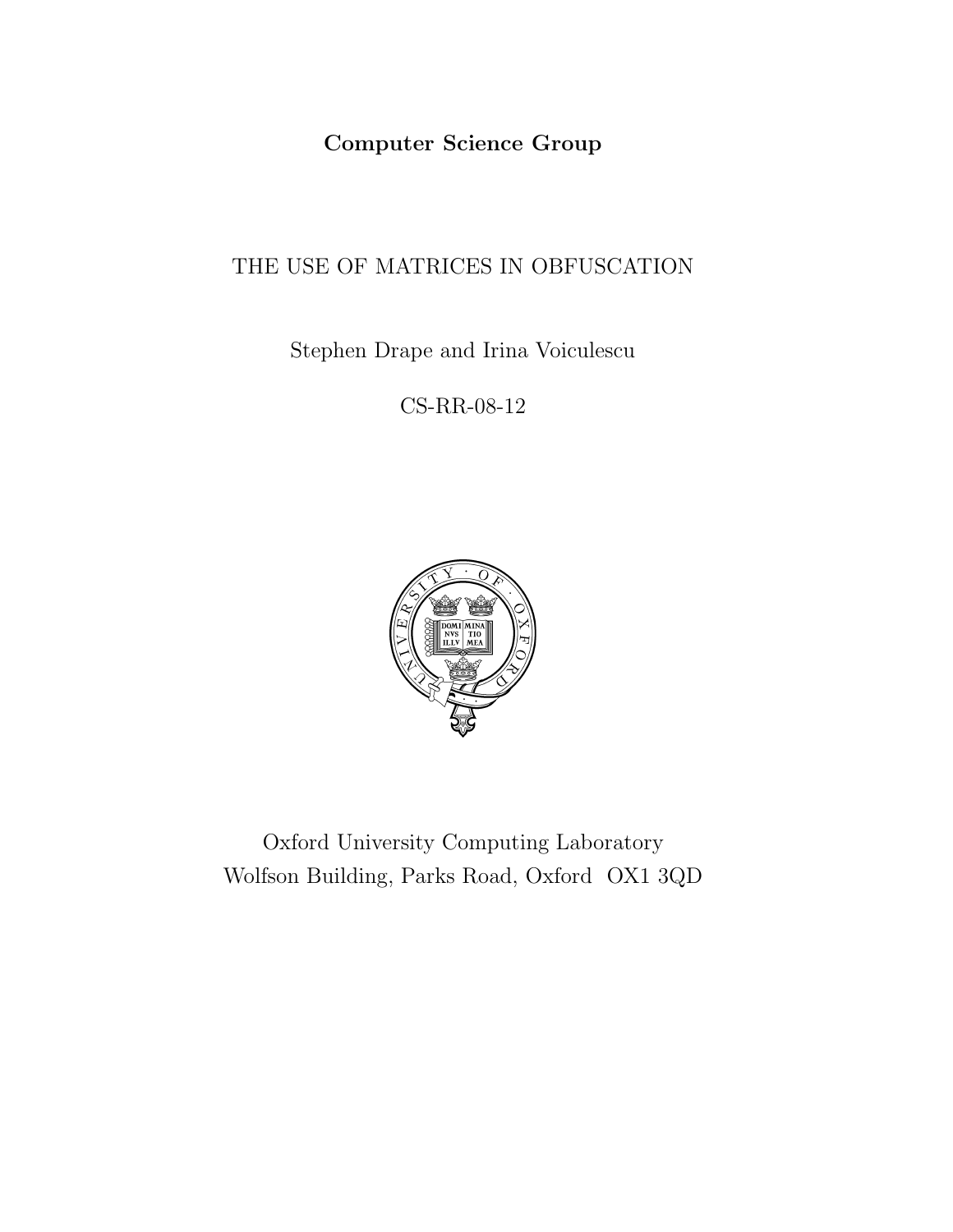#### Abstract

There are many programming situations where it would be convenient to conceal the meaning of code, or the meaning of certain variables. This can be achieved through program transformations which are grouped under the term *obfuscation*. This paper presents obfuscation methods for the purpose of concealing the meaning of matrices by changing the pattern of the elements.

We give two separate methods: one which, through splitting a matrix, changes its size and shape, and one which, through a change of basis in a ring of polynomials, changes the values of the matrix and any patterns formed by these. Furthermore, the paper illustrates how matrices can be used in order to obfuscate a scalar value.

This paper considers obfuscations as data refinements. Thus we consider obfuscations at a more abstract level without worrying about implementation issues. For our obfuscations, we can construct proofs of correctness easily. We show how the refinement approach enables us to generalise and combine existing obfuscations.

# <span id="page-1-0"></span>1 Introduction

An obfuscation is a behaviour-preserving transformation whose aim is to make an input program "harder to understand". The landmark paper by Collberg  $et \ al.$  [\[4\]](#page-27-0) gives a range of transformations which can be used as obfuscating transformations. Its purpose is to decrease the opportunities for a user to reverse engineer a commercially supplied program  $[1, 4]$  $[1, 4]$ . In this paper, we interpret "harder to understand" as keeping some information secret for as long as possible from some set of adversaries.

After the proof of Barak *et al.* [\[1\]](#page-27-1), there seems little hope of designing a perfectlysecure software black-box, for any broad class of programs. To date, no one has devised an alternative to Barak's model, in which we would be able to derive proofs of security for systems of practical interest. These theoretical difficulties do not lessen practical interest in obfuscation, nor should it prevent us from placing appropriate levels of reliance on obfuscated systems in cases where the alternative of a hardware black-box is infeasible or uneconomic.

The view of obfuscation from Collberg *et al.* [\[4\]](#page-27-0) concentrates on concrete data structures such as variables and arrays. However, the thesis of Drape [\[7\]](#page-27-2) viewed obfuscations at a more abstract level by considering an abstract data-type and defining operations for this data-type — thus we should obfuscate the data-type according to these operations. This work had lead to the development of the specification of obfuscations for imperative programs [\[9\]](#page-28-0) and for creating obfuscations which impede the effectiveness of program slicing [\[17\]](#page-28-1).

The focus of the paper consists of a data-type for finite matrices having four operations: scalar multiplication, addition, transposition and multiplication, specified mathematically. We use data refinement  $[6]$  to provide a way of proving the correctness of our obfuscated operations. Thus we are guaranteed that our obfuscations are behaviour-preserving. We will demonstrate a number of different obfuscation technique using matrices. Since we consider our operations at a more abstract level than program code, we will be able to discuss how we can generalise our obfuscations.

When creating obfuscations we should make reference to an attack model. In the work of Majumdar *et al.* [\[17\]](#page-28-1), the obfuscations were created with the intention of trying to protect against an attacker armed with a program slicer. In this paper, we adopt the attack model of Drape [\[7\]](#page-27-2) in which when defining data-types we also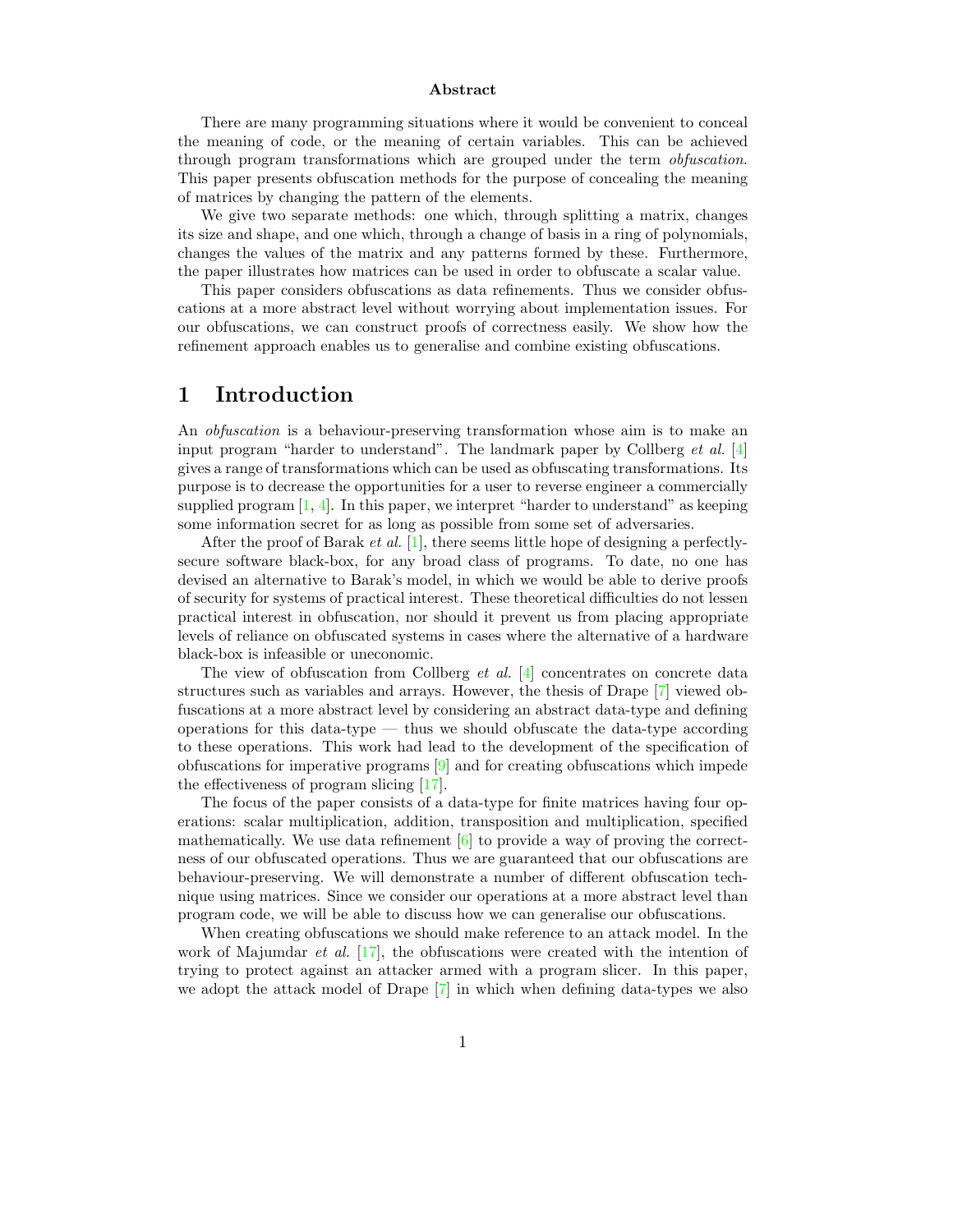

<span id="page-2-1"></span>Figure 1: A commuting diagram for data obfuscation

specify a set of assertions which are true for the operations of that data-type. The aim of the obfuscations is to make the proofs of these assertions harder.

# 2 Preliminaries

In this section we will discuss how we can prove the correctness of our obfuscations and we will define a data-type for matrices.

#### 2.1 Obfuscation as data refinement

In Drape's thesis [\[7\]](#page-27-2), data obfuscation was considered as a data refinement [\[6\]](#page-27-3). Suppose that a data-type  $D$  is obfuscated using an obfuscation  $\mathcal O$  to produce a data-type E. Under the refinement approach, an abstraction function  $af :: E \rightarrow D$  and a data-type invariant *dti* are needed such that, for  $x :: D$  and  $y :: E$ :

$$
x \rightsquigarrow y \iff (x = af(y)) \land dt i(y) \tag{1}
$$

<span id="page-2-0"></span>The term  $x \rightsquigarrow y$  is read as "x is obfuscated by y".

For a function  $f: D \to D$ , an obfuscated function  $f^{\mathcal{O}}$  is correct with respect to  $f$  if it satisfies:

<span id="page-2-2"></span>
$$
(\forall x :: D; y :: E) \ x \rightsquigarrow y \Rightarrow f(x) \rightsquigarrow f^{\mathcal{O}}(y)
$$

Using Equation [\(1\)](#page-2-0) we can rewrite this as

$$
f \cdot af = af \cdot f^{\mathcal{O}} \tag{2}
$$

This equation is illustrated in Figure [1.](#page-2-1) The abstraction function  $af$  is surjective and so we have a function  $cf :: D \to E$ , called the conversion function, which satisfies  $af \cdot cf = id$ . Thus we can rewrite Equation [\(2\)](#page-2-2) to obtain:

<span id="page-2-4"></span>
$$
f = af \cdot f^{\mathcal{O}} \cdot cf \tag{3}
$$

and we can use this equation to prove the correctness of  $f^{\mathcal{O}}$ .

<span id="page-2-3"></span>If we also have that  $cf \cdot af = id$  then we can rewrite Equation [\(2\)](#page-2-2) to obtain:

$$
f^{\mathcal{O}} = cf \cdot f \cdot af \tag{4}
$$

Thus when  $af$  is bijective then we can use Equation [\(4\)](#page-2-3) to give us a way of deriving an obfuscated operation  $f^{\mathcal{O}}$  from the original operation f.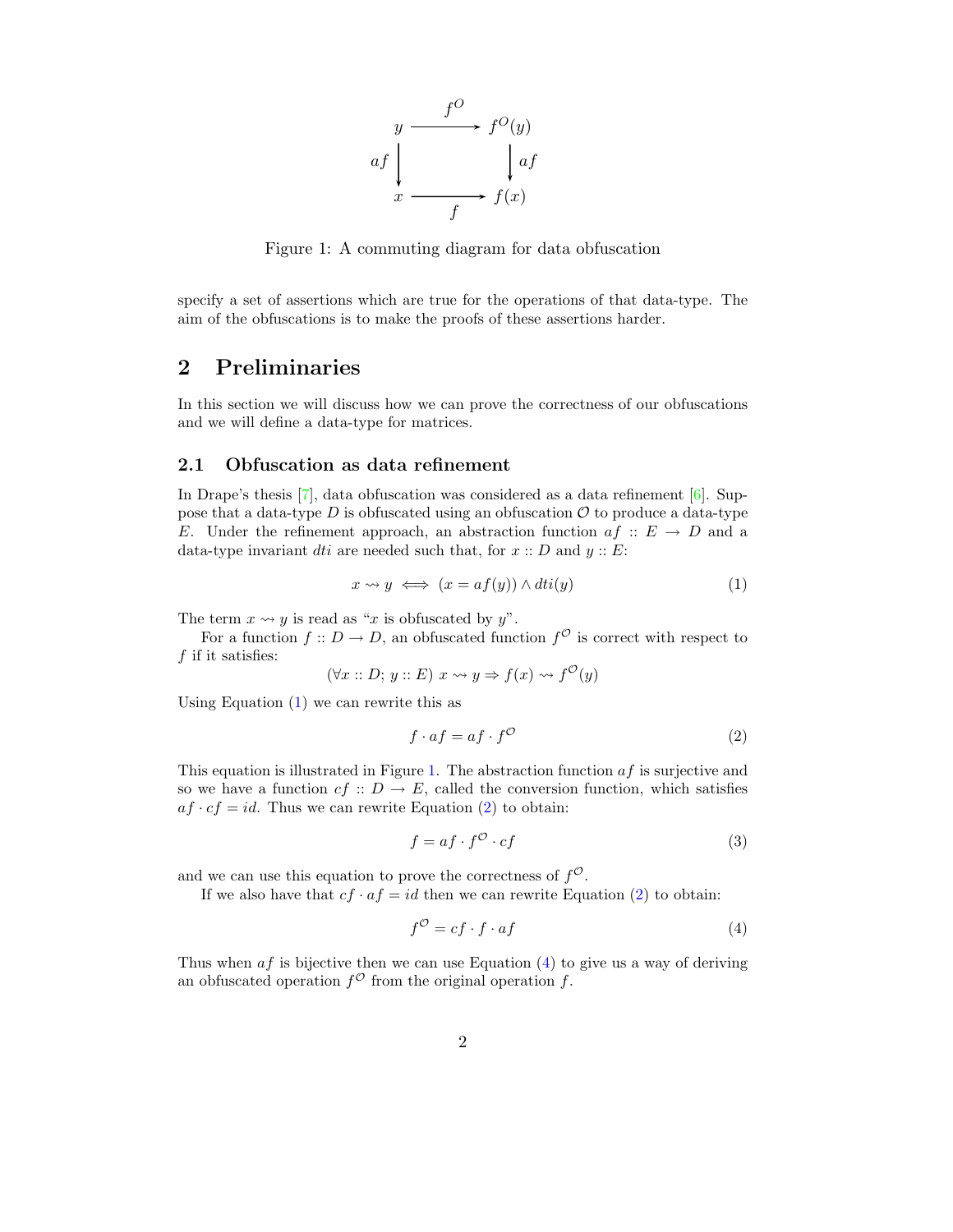## <span id="page-3-2"></span>2.2 Non-homogeneous operations

Suppose that we have a operation

$$
f :: B \to C
$$

where B and C are the state spaces of two data-types. Let  $af_B$  and  $af_C$  be abstraction functions for some obfuscations of  $B$  and  $C$ . How do we define a correct obfuscation  $f^{\mathcal{O}}$  of f? Suppose  $x :: B$  and  $x \leadsto y$  and consider:

$$
f(x) \rightsquigarrow f^{\mathcal{O}}(y)
$$
  
\n
$$
\equiv \{ \text{Equation (1) using } af_C \}
$$
  
\n
$$
f(x) = af_C(f^{\mathcal{O}}(y))
$$
  
\n
$$
\equiv \{ \text{Equation (1) using } af_B \}
$$
  
\n
$$
f(af_B(y)) = af_C(f^{\mathcal{O}}(y))
$$

Thus

$$
f \cdot af_B = af_C \cdot f^{\mathcal{O}}
$$
\n<sup>(5)</sup>

<span id="page-3-0"></span>Some operations, have type:

$$
f: D \times D \to D
$$

for some data-type  $D$ . If  $af$  is an abstraction function for  $D$  then the corresponding abstraction for  $D \times D$  is

$$
cross(af,af)
$$

where *cross* is an operation with type

$$
cross: (\alpha \to \gamma, \beta \to \delta) \to (\alpha, \beta) \to (\gamma, \delta)
$$

which satisfies

$$
cross (f, g) (a, b) = (f a, g b)
$$
\n
$$
(6)
$$

Thus if  $f^{\mathcal{O}}$  is an obfuscation of f then using Equation [\(5\)](#page-3-0) we have that

$$
f \cdot cross(af, af) = af \cdot f^{\circ} \tag{7}
$$

<span id="page-3-3"></span>We will be able to use this equation to prove the correctness of binary matrix operations such as addition and multiplication.

## <span id="page-3-1"></span>2.3 Matrices

A matrix is an array of numbers which are arranged in a meaningful tabular form. It is usually two-dimensional and can have any width and height. It is also possible to use multi-dimensional matrices and, even though these are harder to write down, it is fairly easy to manipulate them in a computer program.

Matrices are used for a wide variety of applications such as solving systems of equations, wavelets, graph theory and graphics. There are applications when it is desirable to hide the meaning of a matrix. Perhaps one such case which is easy to grasp is when, in expressing a rigid body transformation by way of a matrix,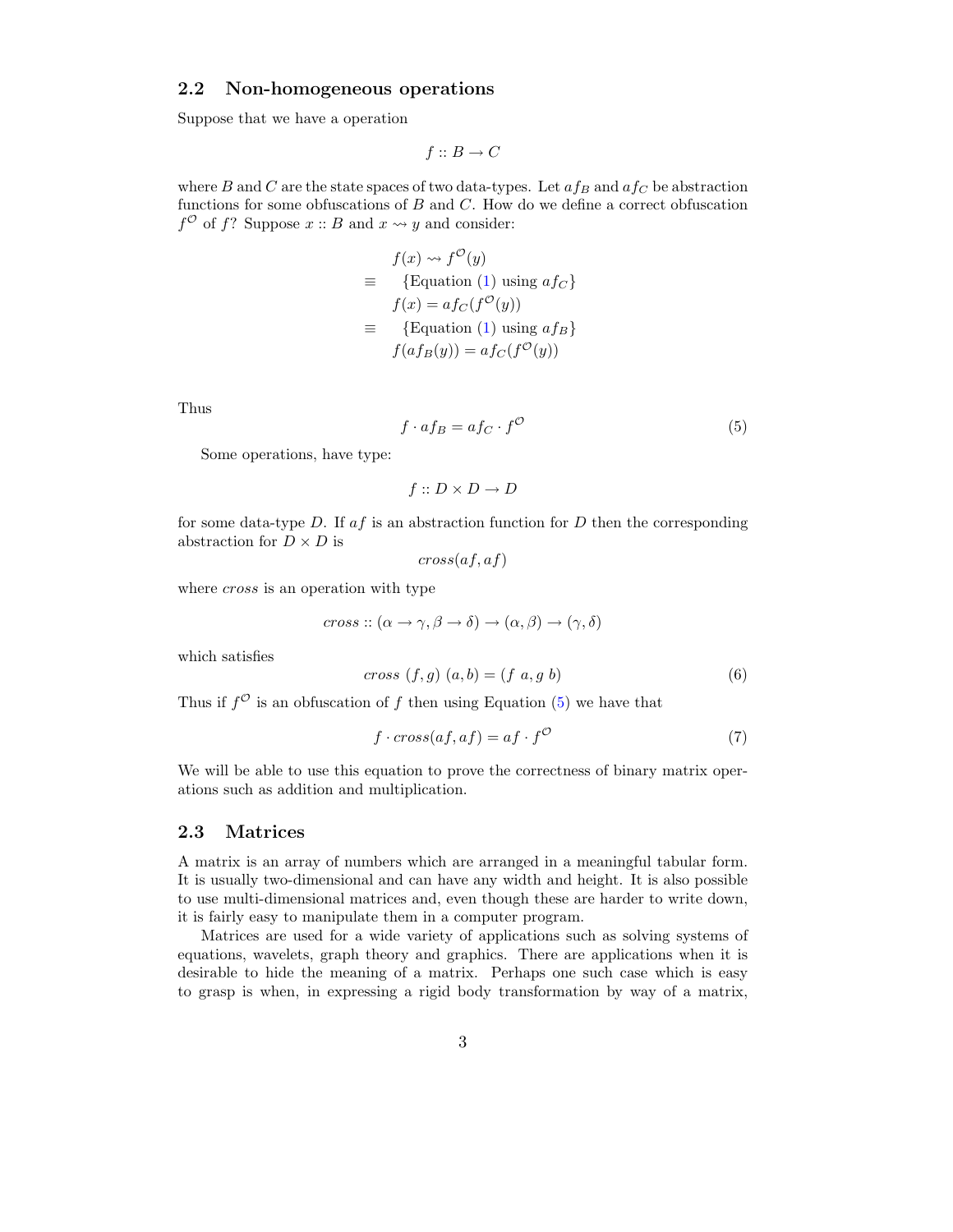the matrix has a particular structure. For example, the translation of an object by displacements  $(d_x, d_y, d_z)$  is usually written if the form

$$
\left(\begin{array}{cccc}\n1 & 0 & 0 & d_x \\
0 & 1 & 0 & d_y \\
0 & 0 & 1 & d_z \\
0 & 0 & 0 & 1\n\end{array}\right)
$$

Should somebody wish to hide the fact that a particular matrix is a translation matrix, they would need to design an obfuscation method which changes not only the values, but also the visible pattern of these values.

The matrix **M** which has r rows and c columns (for natural numbers r and c) will be denoted by  $\mathbf{M}^{r\times c}$ . The element of **M** that is located at row i and column j will be written as  $\mathbf{M}(i, j)$ , and, for simplicity, assumed to be rational. The operation  $dim(M)$  returns the dimensions of M.

There are well-defined algebraic operations on matrices, and the set of square matrices with elements from a ring form a ring under matrix addition and multiplication.

In Figure [2](#page-5-0) we define a data-type for matrices — for the rest of the paper we will suppose that *Matrix*  $\alpha$  is  $\mathbb{Q}^{r \times c}$  which denotes matrices with r rows and c columns with rational number elements. So, from our data-type, we would like to obfuscate matrices with the following matrix operations: *scalar multiplication*, *addition*, *trans*position and multiplication. In the lower part of Figure [2](#page-5-0) we have a possible set of assertions. As we stated in Section [1](#page-1-0) we should aim to obfuscate our operations with the intention that they make the proofs of correctness for assertions harder. In this paper, we do not show such proofs but example proofs for other data-types can be found in [\[7\]](#page-27-2) and [\[9\]](#page-28-0).

Note that for addition the two matrices must have the same size and for multiplication we need the matrices to be conformable, i.e. the number of columns of the first is equal to the number of rows in the second. We can define the operations element-wise as follows:

$$
\begin{array}{rcl} (\text{scale } s \ \mathbf{M})(i,j) & = & s \times \mathbf{M}(i,j) \\ (\text{add } (\mathbf{M},\mathbf{N}))(i,j) & = & \mathbf{M}(i,j) + \mathbf{N}(i,j) \\ (\text{transpose } \mathbf{M})(i,j) & = & \mathbf{M}(j,i) \\ (\text{mult } (\mathbf{M},\mathbf{P}))(i,k) & = & \sum_{j=1}^c \mathbf{M}(i,j) \times \mathbf{P}(j,k) \end{array}
$$

for matrices  $\mathbf{M}^{r\times c}$ ,  $\mathbf{N}^{r\times c}$  and  $\mathbf{P}^{c\times d}$  with  $i: [0..r)$ ,  $j: [0..c)$  and  $k: [0..d)$ .

We assume that basic arithmetic operations take constant time and so the computational complexities of add M N, scale s M and transpose M are all  $r \times c$  and the complexity of mult **M P** is  $r \times c \times d$ .

# 3 Splitting method

Now that we have defined our data-type for matrices and given equations for proving the correctness of matrix obfuscations we are ready to discuss our first obfuscation technique. Collberg et al.  $[4]$  discuss an obfuscation called an *array split*. This obfuscation was generalised in Drape [\[8\]](#page-27-4) and so we can apply the concept of splitting to other data-types such as matrices.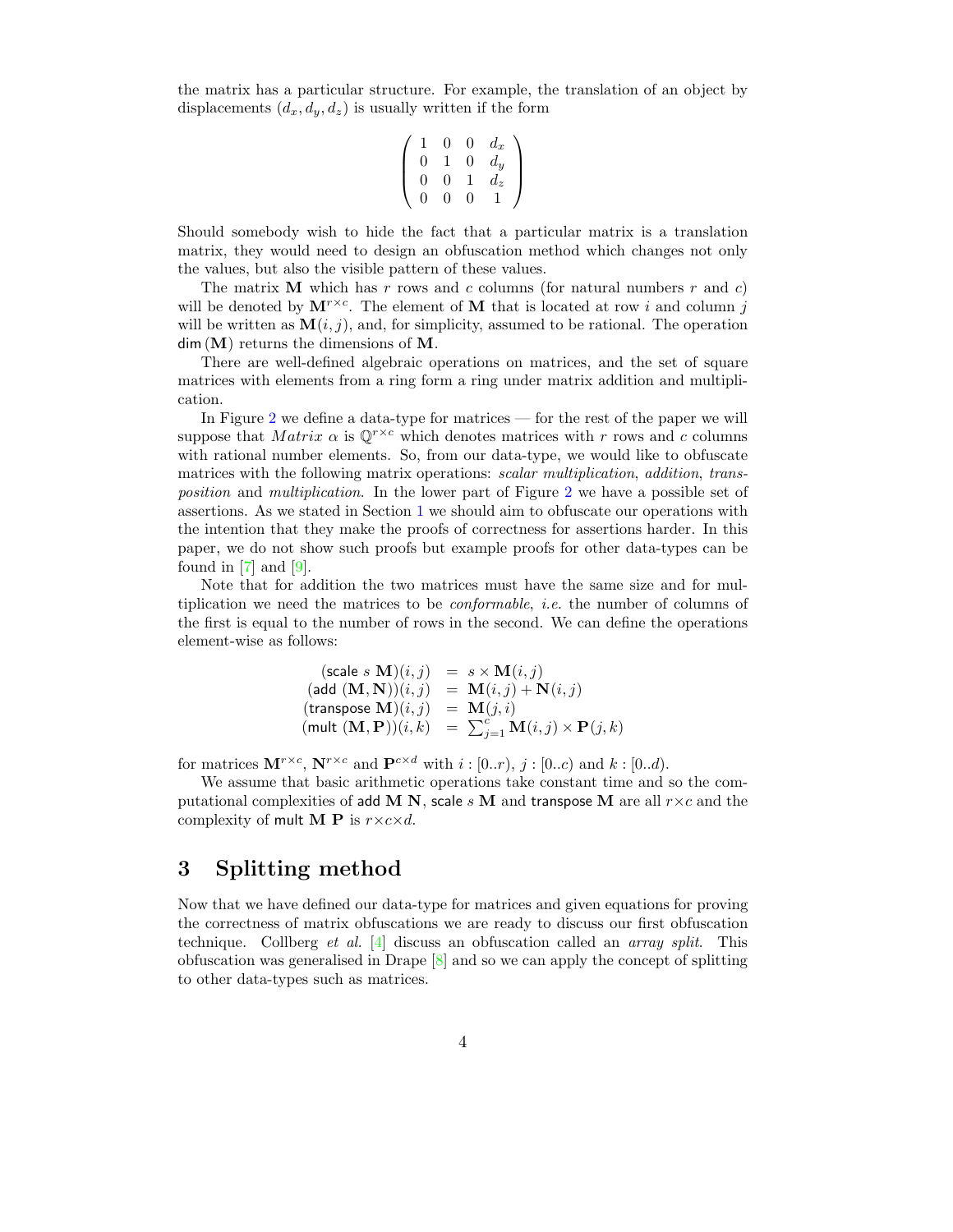Matrix  $(\alpha)$ 

ſ  $\mid$ I  $\mid$ I ļ ľ  $\mid$ I I  $\mid$ I  $\mid$ I  $\mid$ I  $\mid$ I ŀ I I  $\mid$ I  $\mid$ I  $\mid$ I  $\mid$ I  $\mid$ I I ļ

scale ::  $\alpha \rightarrow Matrix \alpha \rightarrow Matrix \alpha$ add ::  $Matrix \alpha \times Matrix \alpha \rightarrow Matrix \alpha$ transpose ::  $Matrix \alpha \rightarrow Matrix \alpha$ mult ::  $Matrix \alpha \times Matrix \alpha \rightarrow Matrix \alpha$ 

transpose  $\cdot$  transpose  $=id$ transpose  $\cdot$  add  $=$  add  $\cdot$  cross (transpose, transpose) transpose  $\cdot$  (scale s) = (scale s)  $\cdot$  transpose transpose (mult  $(M, N)$ ) = mult (transpose N, transpose M) add  $(M, N) =$ add  $(N, M)$ 

<span id="page-5-0"></span>Figure 2: data-type for Matrices

### <span id="page-5-3"></span>3.1 Defining a matrix split

Suppose that we want to split a matrix  $\mathbf{M}^{r\times c}$  into n matrices, called the *split com*ponents,

$$
\mathbf{M} \leadsto \langle \mathbf{M}_0, \dots, \mathbf{M}_{n-1} \rangle_{sp}
$$

where  $\mathbf{M}_i$  has size  $r_i \times c_i$  for  $i : [0..n)$ .

In that data representation,  $M$  is represented by  $n$  matrices using a split, called sp, which consists of a choice function:

$$
ch :: [0..r) \times [0..c) \to [0..n)
$$

and a family F of injective functions where  $\mathcal{F} = \{f_t\}_{t:[0..n)}$  such that for each t:

$$
f_t :: ch^{-1}\{t\} \rightarrow [0..r_t) \times [0..c_t)
$$

We define the relationship between M and the split components element-wise by using the choice function and the appropriate function from  $\mathcal F$  to decide where an element is mapped to:

$$
\mathbf{M}_t(f_t(i,j)) = \mathbf{M}(i,j) \text{ where } t = ch(i,j)
$$
\n(8)

<span id="page-5-1"></span>The requirement that we have a family of injective functions ensures that we can recover a matrix (and thus its properties) from the split components.

<span id="page-5-2"></span>Equation [\(8\)](#page-5-1) can be considered to be a conversion function and so for a matrix split

$$
cf(\mathbf{M}(i,j)) = \mathbf{M}_t(f_t(i,j)) \qquad \text{where } t = ch(i,j)
$$
 (9)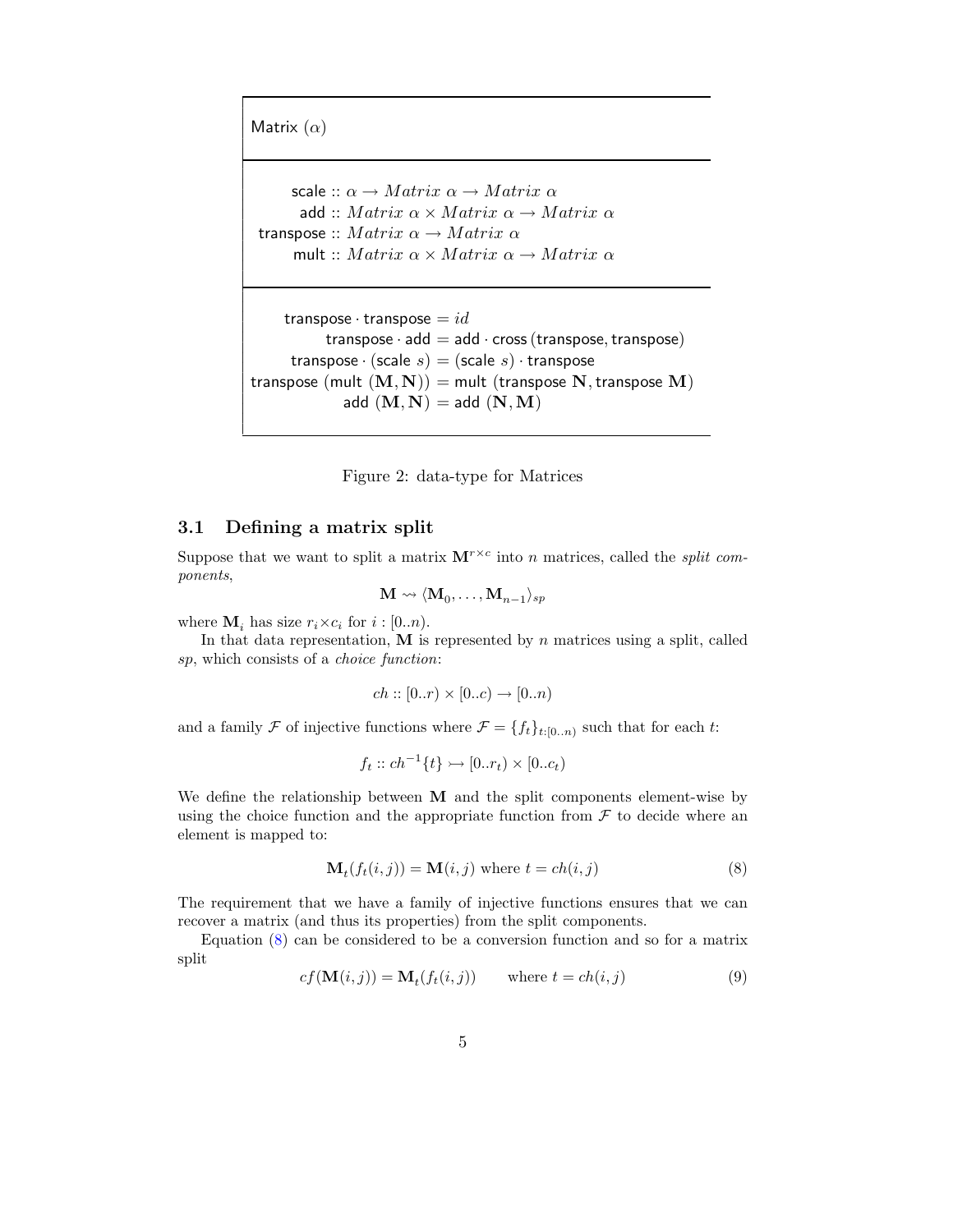<span id="page-6-0"></span>The corresponding abstraction function for some split component  $\mathbf{M}_t$  is

$$
af(\mathbf{M}_t(i,j)) = \mathbf{M}(f_t^{-1}(i,j))
$$
\n(10)

where  $f_t^{-1} \cdot f_t = id$  (which is valid as  $f_t$  is injective). Using these definitions we can check that  $af \cdot cf = id$ .

As an example, consider how we could define a split in which a matrix  $M^{r \times 2c}$  is split vertically into two matrices  $M_0^{r \times c}$  and  $M_1^{r \times c}$ . The choice function is defined to be

$$
ch(i, j) = j \text{ div } c
$$

and the family of functions is:

$$
\mathcal{F} = \{ f_t = (\lambda(i, j) \cdot (i, j \mod c)) \mid t = 0 \lor t = 1 \}
$$

The process of splitting a matrix is analogous to the concept of a partitioned (or block) matrix  $[14]$  in which a matrix can be represented by a sequence of smaller submatrices.

#### <span id="page-6-1"></span>3.2 Splitting in squares

A simple matrix split is one which splits a square matrix into four matrices — two of which are square. Using this split we can give definitions of our four operations for split matrices. Suppose that we have a square matrix  $M^{r\times r}$  and choose a positive integer k such that  $k < n$ . The choice function  $ch(i, j)$  is defined as

$$
ch(i,j) = \begin{cases} 0 & (0 \le i < k) \land (0 \le j < k) \\ 1 & (0 \le i < k) \land (k \le j < r) \\ 2 & (k \le i < n) \land (0 \le j < k) \\ 3 & (k \le i < n) \land (k \le j < r) \end{cases}
$$

which can be written as a single formula

$$
ch(i, j) = 2 \, sgn\left(i \text{ div } k\right) + sgn\left(j \text{ div } k\right)
$$

where sgn is the signum function. The family of functions  $\mathcal F$  is defined to be the set

$$
\mathcal{F} = \left\{ \begin{array}{rcl} f_0 & = & (\lambda(i,j) \cdot (i,j)) \\ f_1 & = & (\lambda(i,j) \cdot (i,j-k)) \\ f_2 & = & (\lambda(i,j) \cdot (i-k,j)) \\ f_3 & = & (\lambda(i,j) \cdot (i-k,j-k)) \end{array} \right\}
$$

Again, we can write this in a single formula:

$$
\mathcal{F}=\{f_p=(\lambda\left(i,j\right).\left(i-k~(p~\mathrm{div}~2),~j-k~(p~\mathrm{mod}~2)\right))~|~p\in[0..3]\}
$$

We call this split the  $(k \times k)$ -square split since the first component of the split is a  $k\times k$  square matrix.

So if

$$
\mathbf{M}(i,j) = \mathbf{M}_t(f_t(i,j))
$$
 where  $t = ch(i,j)$ 

then we can write

$$
\mathbf{M}^{n\times n} \quad \rightsquigarrow \quad \langle \mathbf{M}^{k\times k}_0, \mathbf{M}^{k\times (n-k)}_1, \mathbf{M}^{(n-k)\times k}_2, \mathbf{M}^{(n-k)\times (n-k)}_3\rangle_{s_k}
$$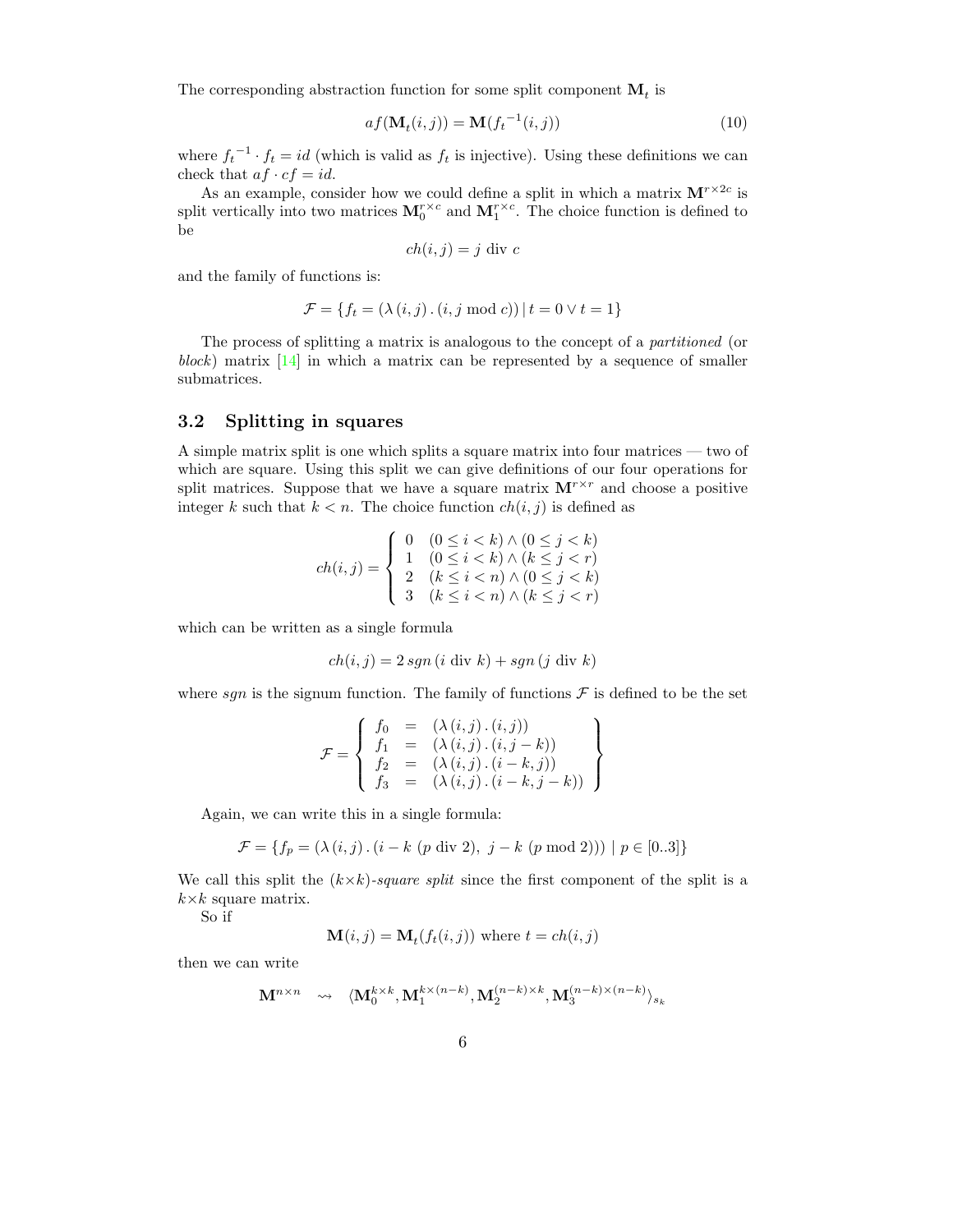where the subscript  $s_k$  denotes the  $(k \times k)$ -square split. Pictorially, we can see the  $(k\times k)$ -square split as follows:

$$
\begin{pmatrix}\n a_{(0,0)} & \dots & a_{(0,k-1)} & a_{(0,k)} & \dots & a_{(0,n-1)} \\
\vdots & \ddots & \vdots & \vdots & \ddots & \vdots \\
 a_{(k-1,0)} & \dots & a_{(k-1,k-1)} & a_{(k-1,k)} & \dots & a_{(k-1,n-1)} \\
\vdots & \ddots & \vdots & \vdots & \ddots & \vdots \\
 a_{(n-1,0)} & \dots & a_{(n-1,k-1)} & a_{(n-1,k)} & \dots & a_{(n-1,n-1)}\n\end{pmatrix}\n \rightsquigarrow\n \begin{pmatrix}\n \mathbf{M}_0, \mathbf{M}_1, \\
 \mathbf{M}_2, \mathbf{M}_3\n\end{pmatrix}_{s_k}
$$

Using this split, how can we define our matrix operations given in Figure [4?](#page-23-0)

The operations for scale and add are fairly straightforward. If

$$
\mathbf{M} \leadsto \langle \mathbf{M}_0, \dots, \mathbf{M}_3 \rangle_{s_k} \quad \text{and} \quad \mathbf{N} \leadsto \langle \mathbf{N}_0, \dots, \mathbf{N}_3 \rangle_{s_k}
$$

then

$$
\begin{array}{ccc} \text{scale } s \textbf{ M} & \leadsto & \langle \text{scale } s \textbf{ M}_0, \ldots, \text{scale } s \textbf{ M}_3 \rangle_{s_k} \\ \text{add }(\textbf{ M}, \textbf{ N}) & \leadsto & \langle \text{add }(\textbf{ M}_0, \textbf{ N}_0), \ldots, \text{add }(\textbf{ M}_3, \textbf{ N}_3) \rangle_{s_k} \end{array}
$$

The proofs for these definitions can be found in [\[7\]](#page-27-2).

How can we define  $M^T$ ? We propose that

$$
\mathbf{M}^T \leadsto \langle {\mathbf{M}_0}^T, {\mathbf{M}_2}^T, {\mathbf{M}_1}^T, {\mathbf{M}_3}^T \rangle_{s_k}
$$

which corresponds to the following property for partitioned matrices:

$$
\left(\begin{array}{cc} {\bf M}_0 & {\bf M}_1 \\ {\bf M}_2 & {\bf M}_3 \\ \end{array}\right)^T \;\; = \;\; \left(\begin{array}{cc} {\bf M}_0^T & {\bf M}_2^T \\ {\bf M}_1^T & {\bf M}_3^T \\ \end{array}\right)
$$

Since we defined  $af, cf$  and transposition (in Section [2.3\)](#page-3-1) element-wise then we have to proof the correctness of our obfuscation element-wise too. Let denote  $f$  denote the element-wise transposition function, then we can use Equation [\(3\)](#page-2-4) to prove

$$
f(\mathbf{M}(i,j)) = af(f^{\mathcal{O}}(cf(\mathbf{M}(i,j))))
$$

where cf and af were given in Equations [\(9\)](#page-5-2) and [\(10\)](#page-6-0). We have four cases — one for each value of ch. So, suppose that  $ch(i, j) = 1$  and then using Equation [\(3\)](#page-2-4):

$$
af(f^{O}(cf(\mathbf{M}(i,j))))
$$
\n
$$
= \{cf \text{ with } ch(i,j) = 1\}
$$
\n
$$
af(f^{O}(\mathbf{M}_{1}(f_{1}(i,j))))
$$
\n
$$
= \{f_{1} = \lambda (i,j).(i,j-k)\}
$$
\n
$$
af(f^{O}(\mathbf{M}_{1}(i,j-k)))
$$
\n
$$
= \{assume \text{ that } f^{O}(\mathbf{M}_{1}(i,j)) = \mathbf{M}_{2}^{T}(i,j)\}
$$
\n
$$
af(\mathbf{M}_{2}^{T}(i,j-k))
$$
\n
$$
= \{definition \text{ of transpose}\}
$$
\n
$$
af(\mathbf{M}_{2}(j-k,i))
$$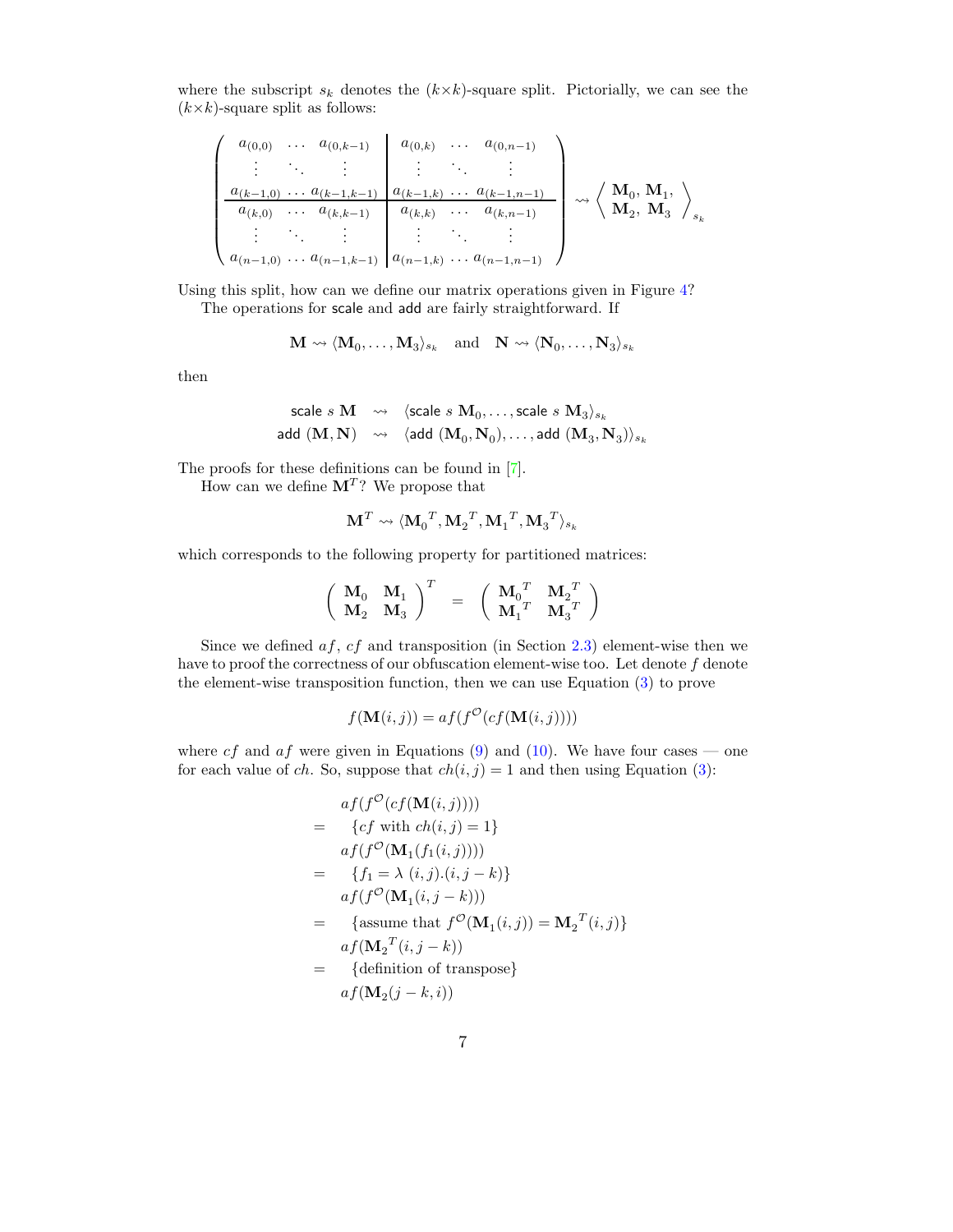$$
= \{ \text{definition of } af \}
$$
  
\n
$$
\mathbf{M}(f_2^{-1}(j-k,i))
$$
  
\n
$$
= \{ f_2^{-1}(a,b) = (a+k,b) \}
$$
  
\n
$$
\mathbf{M}(j,i)
$$
  
\n
$$
= \{ \text{definition of transpose} \}
$$
  
\n
$$
f(\mathbf{M}(i,j))
$$

The proofs for the other three components are similar and so we have that

$$
\mathbf{M}^T \leadsto \langle {\mathbf{M}_0}^T, {\mathbf{M}_2}^T, {\mathbf{M}_1}^T, {\mathbf{M}_3}^T \rangle_{s_k}
$$

The obfuscated operation has complexity  $n \times n$ .

Finally let us consider how we can multiply split matrices. Let

$$
\begin{array}{ccc}\n\mathbf{M}^{n\times n} & \leadsto & \langle \mathbf{M}_0,\, \mathbf{M}_1,\, \mathbf{M}_2,\, \mathbf{M}_2 \rangle_{s_k} \\
\mathbf{N}^{n\times n} & \leadsto & \langle \mathbf{N}_0,\, \ \mathbf{N}_1,\, \ \mathbf{N}_2,\, \ \mathbf{N}_3 \rangle_{s_k}\n\end{array}
$$

By considering the partitioned matrix product

$$
\left(\begin{array}{cc}\mathbf{M}_0 & \mathbf{M}_1 \\ \mathbf{M}_2 & \mathbf{M}_3\end{array}\right)\times\left(\begin{array}{cc}\mathbf{N}_0 & \mathbf{N}_1 \\ \mathbf{N}_2 & \mathbf{N}_3\end{array}\right)
$$

we obtain the following result:

$$
\begin{array}{cccc} \mathbf{M}\times\mathbf{N} & \rightsquigarrow & \langle (\mathbf{M}_0\times\mathbf{N}_0)+(\mathbf{M}_1\times\mathbf{N}_2),\ (\mathbf{M}_0\times\mathbf{N}_1)+(\mathbf{M}_1\times\mathbf{N}_3),\\ & (\mathbf{M}_2\times\mathbf{N}_0)+(\mathbf{M}_3\times\mathbf{N}_2),\ (\mathbf{M}_2\times\mathbf{N}_1)+(\mathbf{M}_3\times\mathbf{N}_3)\rangle_{s_k} \end{array}
$$

The computation of  $M \times N$  using normal matrix multiplication requires  $n^3$  element multiplications. If we multiply the split matrices, does this calculation require more multiplications? From the definition of split matrices, the number of multiplications required to compute each component is:

$$
\langle k^3 + k^2(n-k), k^2(n-k) + k(n-k)^2, \n k^2(n-k) + k(n-k)^2, k(n-k)^2 + (n-k)^3 \rangle
$$

Adding these up gives

$$
k^3 + 3k^2(n-k) + 3k(n-k)^2 + (n-k)^3
$$
  
=  $(k + (n - k))^3$   
=  $n^3$ 

which is exactly the same number of multiplications as the unsplit version.

To reduce the number of multiplications, we could use Strassen's algorithm [\[5\]](#page-27-5) which performs matrix multiplication by using seven multiplications instead of eight. However the algorithm requires starting with a  $2n \times 2n$  matrix and splitting it into four  $n \times n$  matrices and so would not be directly applicable for a general matrix.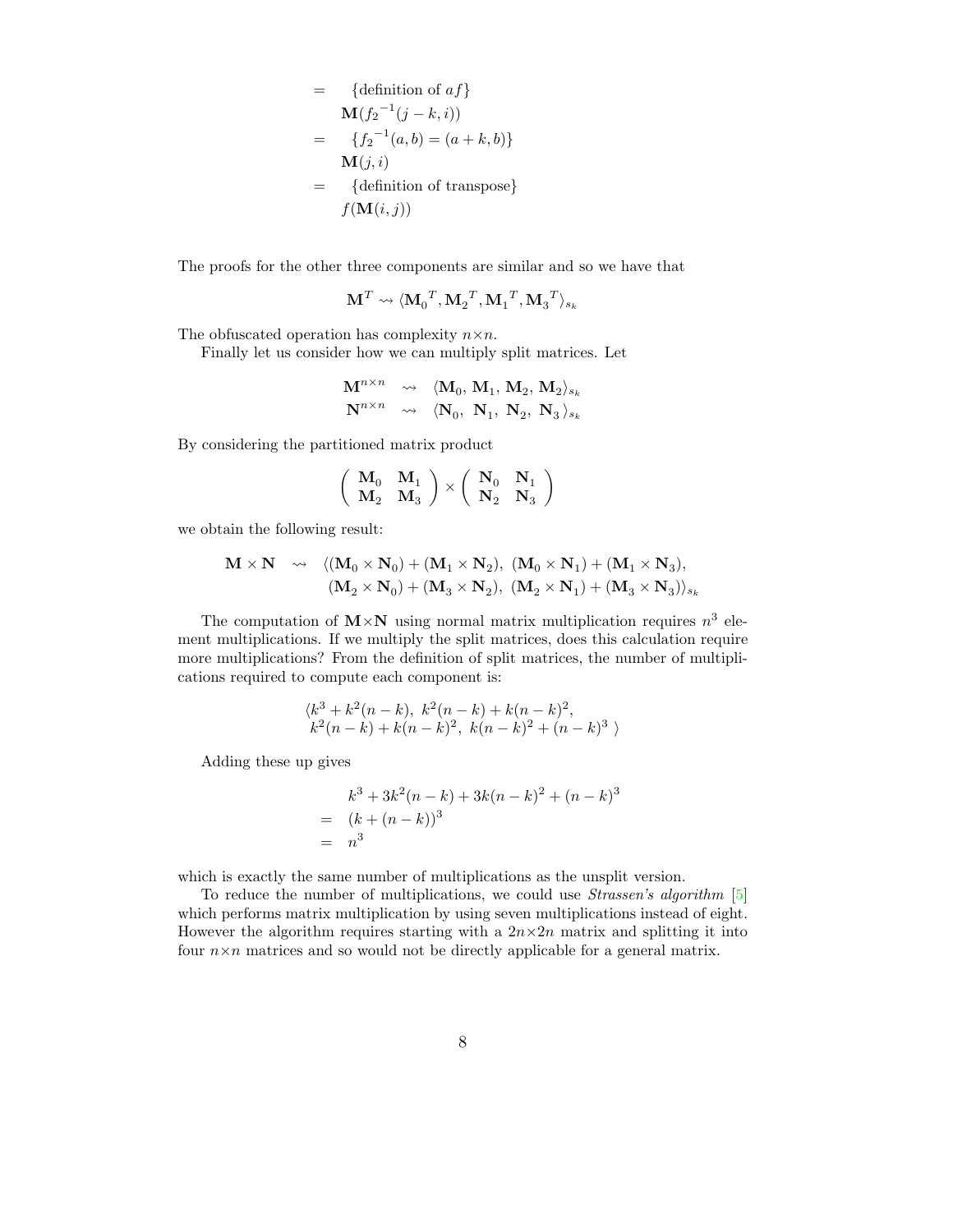### <span id="page-9-0"></span>3.3 Review of matrix splitting

Using our matrix split, we have seen that we can easily define obfuscated operations for our matrix data-type. All of the obfuscated operations have a similar complexity to the original versions. We can also define more complicated splits such as splitting into rectangles rather than squares or by using more split components — see Section [6.1](#page-24-0) for more details. Since the matrix split is a generalisation of an array split then we could use matrix splits as obfuscation for arrays. We could do this by folding an array into a matrix, splitting the matrix and then flattening the components back into arrays.

For our matrix data-type (defined in Figure [2\)](#page-5-0) we considered four matrix operations. Could we define obfuscations for other matrix operations? We may wish to compute the inverse of a square matrix  $-$  *i.e.*, given a matrix **M** we would like a matrix N such that  $M \times N = I = N \times M$ . We can derive an inverse for matrices which have been split by the  $(k \times k)$ -square split by using the equation for multiplying two split matrices. This then leads to solving four simultaneous equations. In fact, if

$$
\mathbf{M} = \left( \begin{array}{cc} \mathbf{M_0} & \mathbf{M_1} \\ \mathbf{M_2} & \mathbf{M_3} \end{array} \right)
$$

then  $M^{-1}$  is

$$
\left(\hspace{-0.5em}\begin{array}{cc} (M_0 - (M_1\ M_3^{-1}\ M_2))^{-1} & ((M_2\ M_0^{-1}\ M_1) - M_3)^{-1}\ M_0^{-1}\ M_1 \\ M_3^{-1}\ M_2 (M_1\ M_3^{-1}\ M_2 - M_0)^{-1} & (M_3 - M_2\ M_0^{-1}\ M_1)^{-1} \end{array}\hspace{-0.5em}\right)
$$

(using the expression for inverting partitioned matrices [\[14\]](#page-28-2)).

If we wish to extend the data-type of matrices to support the determinant operation then splitting this data-type proves to very difficult for dense matrices as the computation of a determinant usually requires knowledge of the entire matrix. We can however change a matrix into Jordan form (which preserves the value of the determinant) in which case the determinant is just the product of the diagonal values. However, this method is likely to be more computationally expensive. Since our splitting method is analogous to the concept of partitioned matrices [\[14\]](#page-28-2) then we can use properties of determinant for partitioned matrices to help use define an obfuscation for det. Consider the following partitioned matrix M:

$$
\mathbf{M} = \left( \begin{array}{cc} \mathbf{A} & \mathbf{B} \\ \mathbf{C} & \mathbf{D} \end{array} \right)
$$

If **B** or **C** is the zero matrix **0** then we can easily work out the determinant of  $M$ :

$$
\det\left(\begin{array}{cc} \mathbf{A} & \mathbf{0} \\ \mathbf{C} & \mathbf{D} \end{array}\right) = \det\left(\begin{array}{cc} \mathbf{A} & \mathbf{B} \\ \mathbf{0} & \mathbf{D} \end{array}\right) = \det(\mathbf{A}) \det(\mathbf{D})
$$

Then using the identity:

$$
\left(\begin{array}{cc}\mathbf{A} & \mathbf{B} \\ \mathbf{C} & \mathbf{D}\end{array}\right)=\left(\begin{array}{cc}\mathbf{A} & \mathbf{0} \\ \mathbf{C} & \mathbf{I}\end{array}\right)\times\left(\begin{array}{cc}\mathbf{I} & \mathbf{A}^{-1}\mathbf{B} \\ \mathbf{0} & \mathbf{D}-\mathbf{C}\mathbf{A}^{-1}\mathbf{B}\end{array}\right)
$$

we have that:

$$
\text{det}(\mathbf{M})=\text{det}(\mathbf{A})\times\text{det}(\mathbf{D}-\mathbf{C}\mathbf{A}^{-1}\mathbf{B})
$$

However this formula is only valid if A is invertible.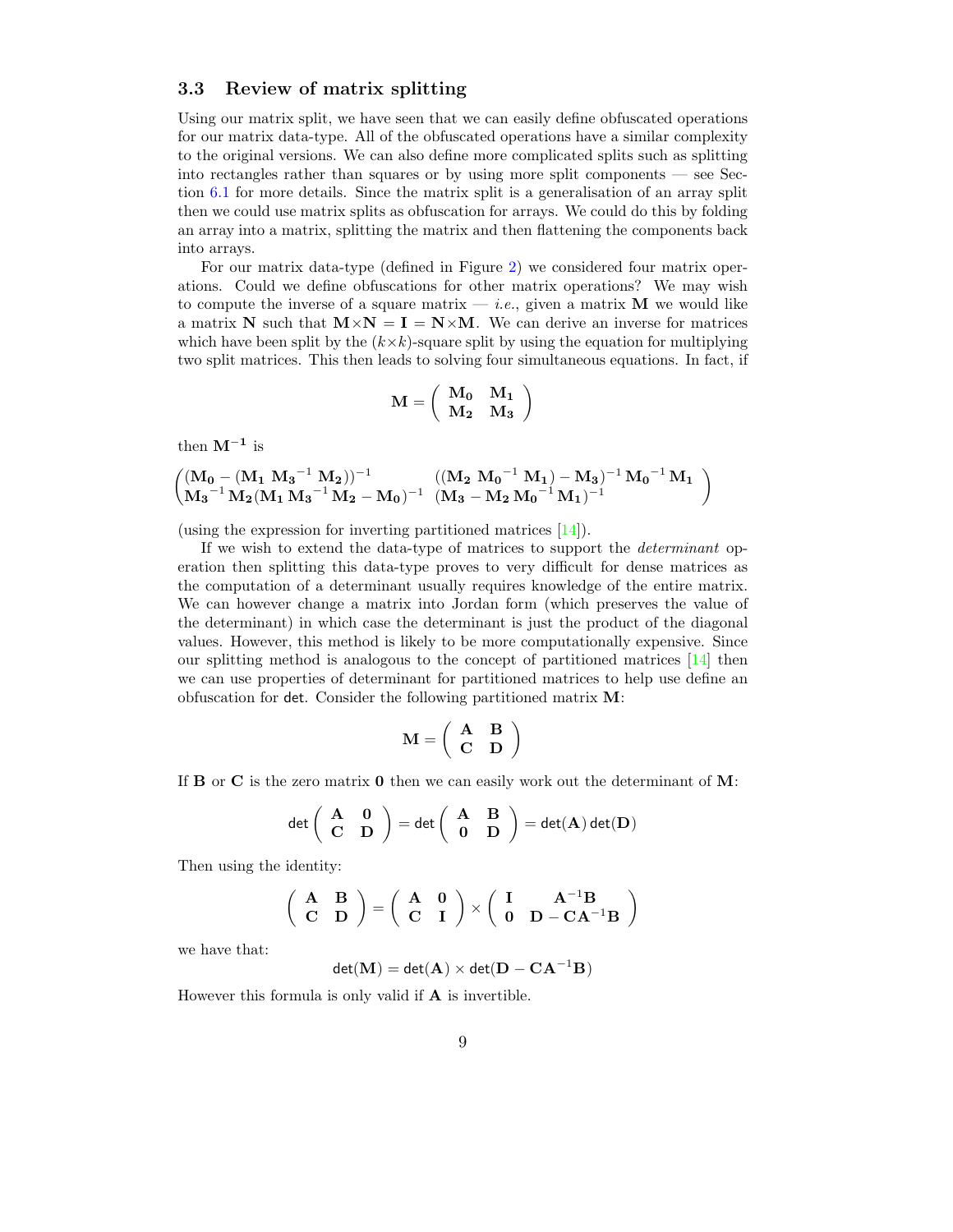# 4 Using the Bernstein basis

We have seen that we can obfuscate a matrix by splitting it into many matrices. We can easily define obfuscations for simple operations but it was harder to define obfuscations for calculating inverses and determinants. We will now define an obfuscation that is based on the fact that the elements of a matrix can be used to define the coefficients of a bivariate polynomial.

We denote by  $\mathcal{P}[x, y]$  the set of polynomials of variables x and y, with rational coefficients. For a given  $n \in \mathbb{N}$ , there are several ways to define bases for the ring of degree-n polynomials (see, for example, Lorentz  $[16]$ ). One is the power basis, denoted by

$$
\begin{pmatrix} 1 & x & \dots & x^n \end{pmatrix}
$$

and another is the Bernstein basis

$$
(B_0^n(x) \quad B_1^n(x) \quad \dots \quad B_n^n(x))
$$

where

$$
B_k^n(x) = \binom{n}{k} x^k (1-x)^{n-k}, \qquad \forall x \in [0,1], \qquad k = 0, 1, \dots, n \tag{11}
$$

#### 4.1 Power-form and Bernstein-form polynomials

Now we consider the Bernstein basis for univariate, bivariate and multivariate polynomials.

#### 4.1.1 Univariate

<span id="page-10-0"></span>A power-form polynomial  $p \in \mathcal{P}[X]$  of degree  $n \in \mathbb{N}$  is given by:

$$
p(x) = \sum_{k=0}^{n} a_k x^k,
$$
\n(12)

where  $a_k \in \mathbb{Q}$ . For a given  $n \in \mathbb{N}$  there are  $n+1$  univariate degree-n Bernstein polynomials, as defined above.

Any univariate power-form polynomial can be represented on the interval [0, 1] using its equivalent Bernstein form as follows:

$$
p(x) = \sum_{k=0}^{n} a_k x^k = \sum_{k=0}^{n} m_k^{n} B_k^{n}(x)
$$
  
power form Bernstein form

where  $m_k^n$  are the Bernstein coefficients corresponding to the degree-n base. The two univariate representations  $p(x)$  and  $p(x)$  are equivalent and conversion between them is fairly straightforward. On the unit interval [0, 1] for example, the univariate Bernstein coefficients are easily computed in terms of the power coefficients (also shown by Farouki and Rajan  $[10]$ ):

<span id="page-10-1"></span>
$$
m_k^n = \sum_{j=0}^k \frac{\binom{k}{j}}{\binom{n}{j}} a_j \tag{13}
$$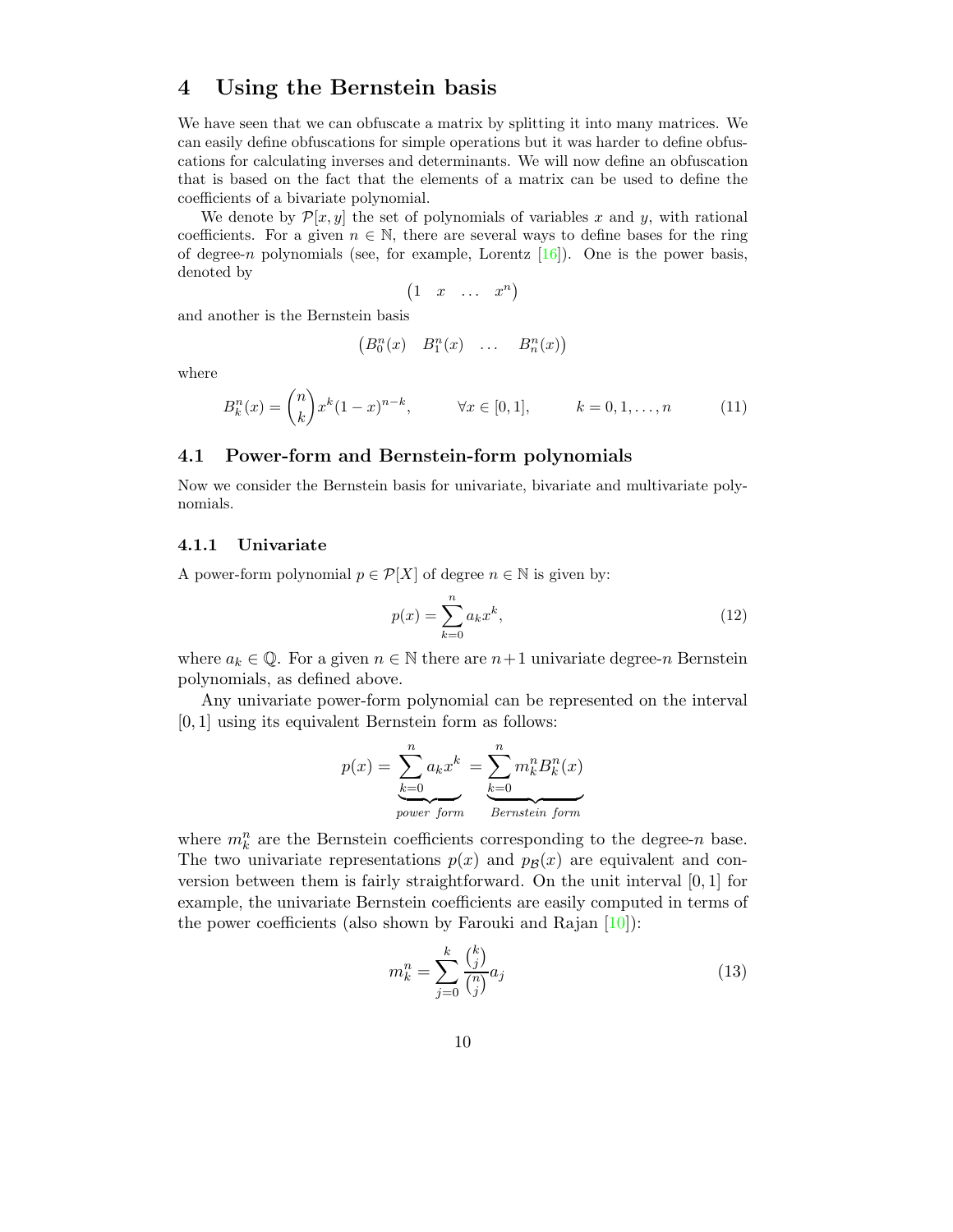### <span id="page-11-0"></span>4.1.2 Univariate polynomials written in matrix form

Consider the same polynomial as the one in Equation [\(12\)](#page-10-0). The calculation in Equation [\(13\)](#page-10-1) can also be written as a matrix multiplication. The following formulae determine the Bernstein coefficients matrix M in terms of the powerform coefficients matrix A.

Two other ways of writing the polynomial  $p(x)$  are:

$$
p(x) = \sum_{k=0}^{n} a_k x^k = (1 \ x \ \dots \ x^n) \begin{pmatrix} a_0 \\ a_1 \\ \vdots \\ a_n \end{pmatrix} = \mathbf{X} \mathbf{A}
$$
  

$$
p(x) = \sum_{k=0}^{n} m_k^n B_k^n(x) = (B_0^n(x) \ B_1^n(x) \ \dots \ B_n^n(x)) \begin{pmatrix} m_0 \\ m_1 \\ \vdots \\ m_n \end{pmatrix} = \mathbf{B}_X \mathbf{M}.
$$

Rewriting the vector  $\mathbf{B}_X$  of Bernstein polynomials in terms of matrix multiplication gives:

$$
\mathbf{B}_{X} = (B_{0}^{n}(x) B_{1}^{n}(x) \dots B_{n}^{n}(x))
$$
\n
$$
= \begin{pmatrix} {n \choose 0} (1-x)^{n} & \dots & {n \choose n} x^{n} \\ {n \choose 0} (1 + {n \choose 1} (-x) + \dots + {n \choose n} (-x)^{n}) & \dots & {n \choose n} x^{n} \end{pmatrix}
$$
\n
$$
= \underbrace{(1 \ x \ \dots \ x^{n})}_{X} \underbrace{\begin{pmatrix} 1 \\ {n \choose 0} {n \choose 1} (-1)^{1} {n \choose 1} {n-1 \choose 0} (-1)^{0} \\ \vdots & \vdots \\ {n \choose 0} {n \choose n} (-1)^{n} {n \choose 1} {n-1 \choose n-1} (-1)^{n-1} \dots {n \choose n} {n-n \choose 0} (-1)^{0} \\ \vdots & \vdots \\ {n \choose 0} {n \choose n} (-1)^{n} {n \choose 1} {n-1 \choose n-1} (-1)^{n-1} \dots {n \choose n} {n-n \choose 0} (-1)^{0} \end{pmatrix}}_{U_{X}}
$$
\n
$$
= \mathbf{X} \mathbf{U}_{X}, \qquad \forall x \in [0, 1].
$$

So

<span id="page-11-1"></span>
$$
\mathbf{B}_{X} = \mathbf{X} \mathbf{U}_{X}
$$
  
and  $p(x) = \mathbf{B}_{X} \mathbf{M} = \mathbf{X} \mathbf{U}_{X} \mathbf{M}$  (14)

Now compute the Bernstein coefficients matrix M.

$$
\mathbf{X} \mathbf{A} = \mathbf{X} \mathbf{U}_X \mathbf{M}
$$

$$
\mathbf{M} = (\mathbf{U}_X)^{-1} \mathbf{A}
$$

where  $(\mathbf{U}_X)^{-1}$  is the inverse matrix of  $\mathbf{U}_X$ .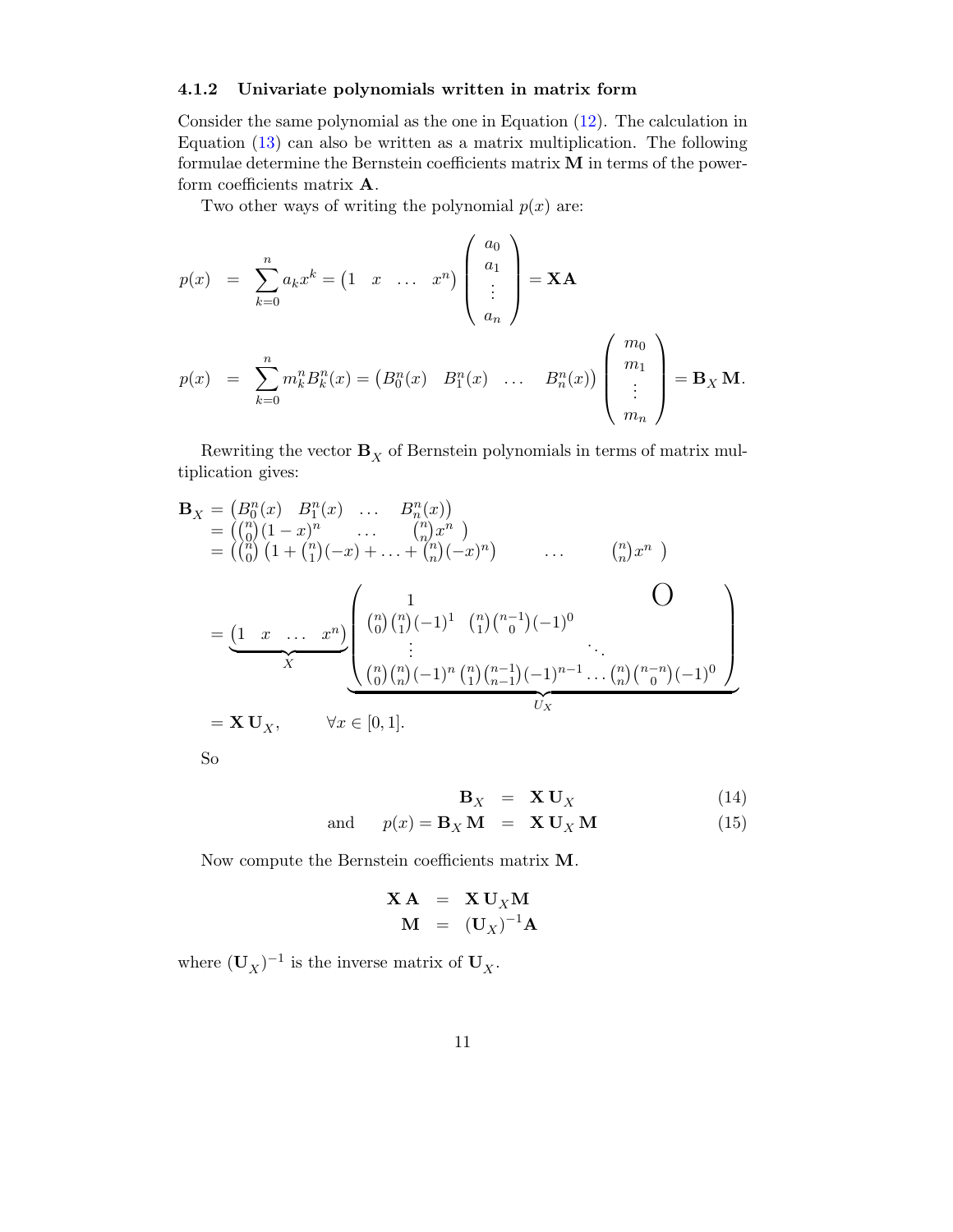#### <span id="page-12-0"></span>4.1.3 The bivariate case in matrix form

The implicit expression of a bivariate polynomial in the power basis can also be rewritten in terms of matrix multiplication:

$$
p(x,y) = a_{00} + a_{10}x + a_{01}y + a_{11}xy + \ldots + a_{mn}x^m y^n = \mathbf{XAY},
$$

where

$$
\mathbf{X} = \begin{pmatrix} 1 & x & \dots & x^m \end{pmatrix} \qquad \mathbf{Y} = \begin{pmatrix} 1 \\ y \\ \vdots \\ y^n \end{pmatrix} \qquad \mathbf{A} = \begin{pmatrix} a_{00} & \dots & a_{0n} \\ \vdots & & \vdots \\ a_{m0} & \dots & a_{mn} \end{pmatrix}
$$

By analogy with the univariate case,

$$
p(x, y) = \mathbf{X} \mathbf{A} \mathbf{Y} = \mathbf{B}_X \mathbf{M} \mathbf{B}_Y
$$

where  $\mathbf{B}_X$  and  $\mathbf{B}_Y$  are Bernstein vectors in the variables  $x \in [0,1]$  and  $y \in$ [0, 1]. These vectors can be decomposed as shown in Section [4.1.2.](#page-11-0)

In the case of the Bernstein vector corresponding to the variable  $\mathbf Y$  and the factor  $\bf{U}$  in Equation [\(14\)](#page-11-1) will appear in reverse order. This happens because  $\mathbf{B}_Y$  is a column vector (as opposed to  $\mathbf{B}_X$  which is a row vector).

Hence

$$
\mathbf{X} \mathbf{A} \mathbf{Y} = \mathbf{X} \mathbf{U}_X \mathbf{M} \mathbf{U}_Y \mathbf{Y}
$$
  

$$
\mathbf{M} = (\mathbf{U}_X)^{-1} \mathbf{A} (\mathbf{U}_Y)^{-1} \qquad \forall x, y \in [0, 1]
$$

#### <span id="page-12-1"></span>4.1.4 Multivariate

The generalisation of Bernstein bases to multivariate polynomials is not immediate.

The power form of a polynomial in d variables is written in terms of  $x_1, \ldots, x_d$  like this:

$$
p(x_1, ..., x_d) = \sum_{0 \le k_1 + ... + k_d \le n} a_{(k_1, ..., k_d)} x_1^{k_1} \cdots x_d^{k_d}
$$

where the coefficients  $a_{(k_1,...,k_d)} \in \mathbb{Q}$ . By convention, the degree of each term is  $k_1+\cdots+k_d$ , and the degree of the polynomial is the maximum of all degrees of its terms.

The multivariate Bernstein form is defined recursively as a polynomial whose main variable is  $x_d$  and whose coefficients are multivariate Bernsteinform polynomials in  $x_1, \ldots, x_{d-1}$ .

Formula [\(13\)](#page-10-1) can be generalised to more variables. Conversion between the power form and the Bernstein representation is possible regardless of the number of variables (see Geisow [\[12\]](#page-28-5) and Garloff [\[11,](#page-28-6) [19\]](#page-28-7)). Voiculescu's thesis  $[18]$  and the book  $[13]$  give formulae and algorithms for the computation of the Bernstein form of bivariate and trivariate polynomials.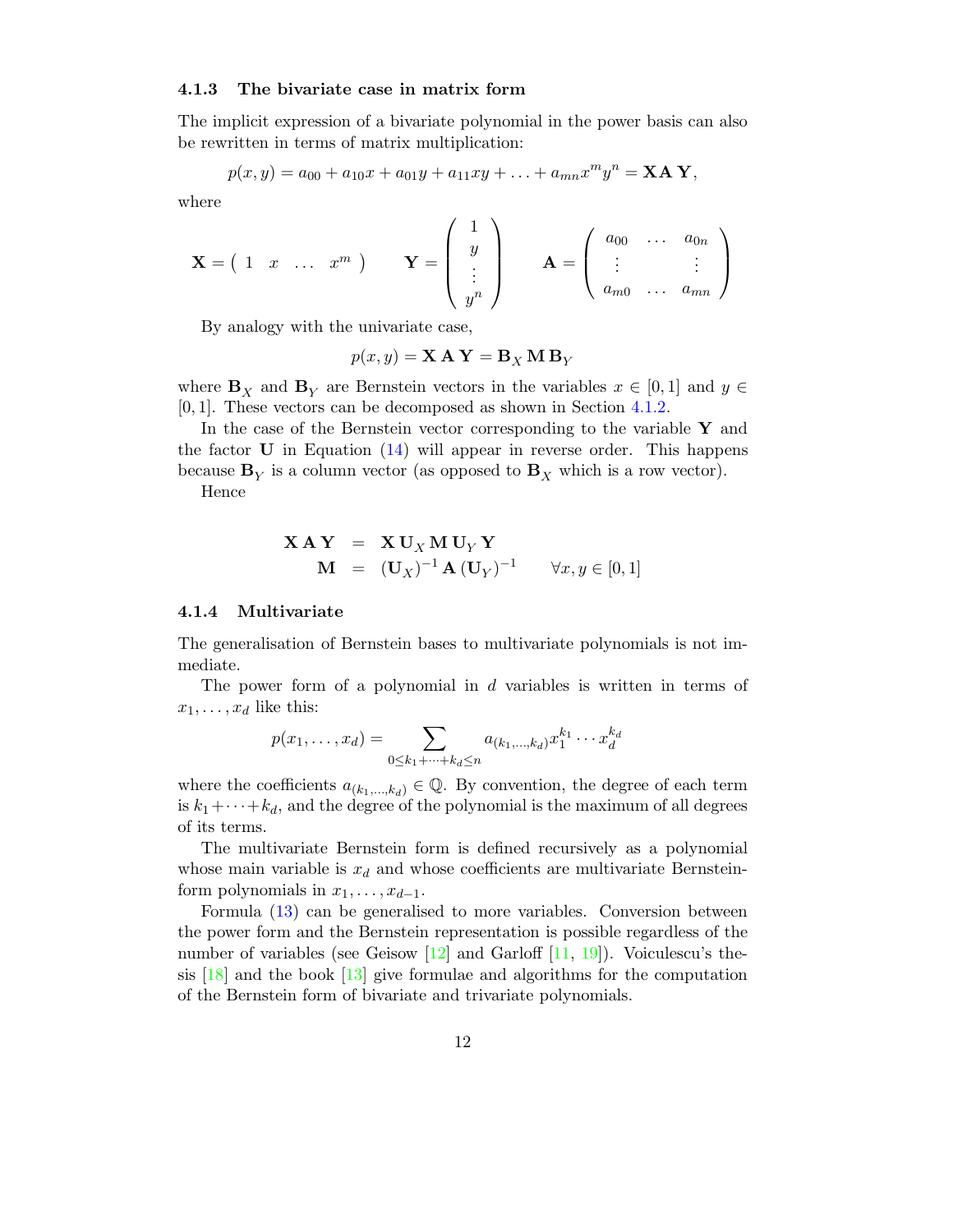#### <span id="page-13-0"></span>4.2 Bernstein coefficients and obfuscation of matrices

The correspondence shown in Section [4.1.3](#page-12-0) between the matrix of a polynomial's power-form coefficients and that of the Bernstein-form coefficients of the same polynomial is unique, because they represent the same element in the ring of polynomials. We have also shown that the transformation between the matrix representations is well-defined.

 $(\forall \mathbf{M} \in \mathbb{Q}^{a \times b})$  ( $\exists ! \ p \in \mathcal{P}[x, y]$  of degree a in x and b in y)  $p = \mathbf{X} \mathbf{M} \mathbf{Y}$ Furthermore  $(\exists ! \mathbf{S} \in \mathbb{Q}^{a \times b})$   $p = p_{\mathcal{B}} = \mathbf{X} \mathbf{U}_a \mathbf{S} \mathbf{V}_b \mathbf{Y}$ 

Thus **S** is the matrix of coefficients of the Bernstein-form polynomial  $p_B$ . We will call the operation that transforms  $\bf{M}$  into  $\bf{S}$  the *Bernstein Obfuscation* of M, thus  $M \rightarrow S$ . The abstraction function af for this obfuscation is:

$$
af(\mathbf{A}) = \mathbf{U}_a \mathbf{A} \mathbf{V}_b \qquad \text{where } (a, b) = dim(\mathbf{A}) \tag{16}
$$

We can also define a conversion function  $cf$  as follows:

$$
cf(\mathbf{A}) = \mathbf{U}_a^{-1} \mathbf{A} \mathbf{V}_b^{-1} \qquad \text{where } (a, b) = dim(\mathbf{A}) \tag{17}
$$

These functions are bijections

$$
af(cf(\mathbf{A}))
$$
\n
$$
= \{ \text{definition of cf with } (a, b) = dim(\mathbf{A}) \}
$$
\n
$$
af(\mathbf{U}_a^{-1} \mathbf{A} \mathbf{V}_b^{-1})
$$
\n
$$
= \{ \text{definition of af with } (a, b) = dim(\mathbf{U}_a^{-1} \mathbf{A} \mathbf{V}_b^{-1}) \}
$$
\n
$$
\mathbf{U}_a(\mathbf{U}_a^{-1} \mathbf{A} \mathbf{V}_b^{-1}) \mathbf{V}_b
$$
\n
$$
= \{ \text{associativity of matrix multiplication} \}
$$
\n
$$
(\mathbf{U}_a \mathbf{U}_a^{-1}) \mathbf{A} (\mathbf{V}_b^{-1} \mathbf{V}_b)
$$
\n
$$
= \{ \text{matrix inverses} \}
$$
\n
$$
\mathbf{A}
$$

Thus  $af \cdot cf = id$ . Similarly we can prove that  $cf \cdot af = id$ .

Since the abstraction and conversion functions for the Bernstein matrix obfuscation are bijective, we can use Equation [\(3\)](#page-2-4) to prove the correctness of an obfuscated operation. Additionally, we can use Equation [\(4\)](#page-2-3) to derive obfuscated operations. If  $op$  denotes a matrix operation then  $op_B$  will denote the Bernstein obfuscated operation.

### 4.3 Bernstein example

Using the formulae in Section [4.1.3,](#page-12-0) it is possible to work out the Bernstein form of a polynomial given in power form. Let us take the power form of the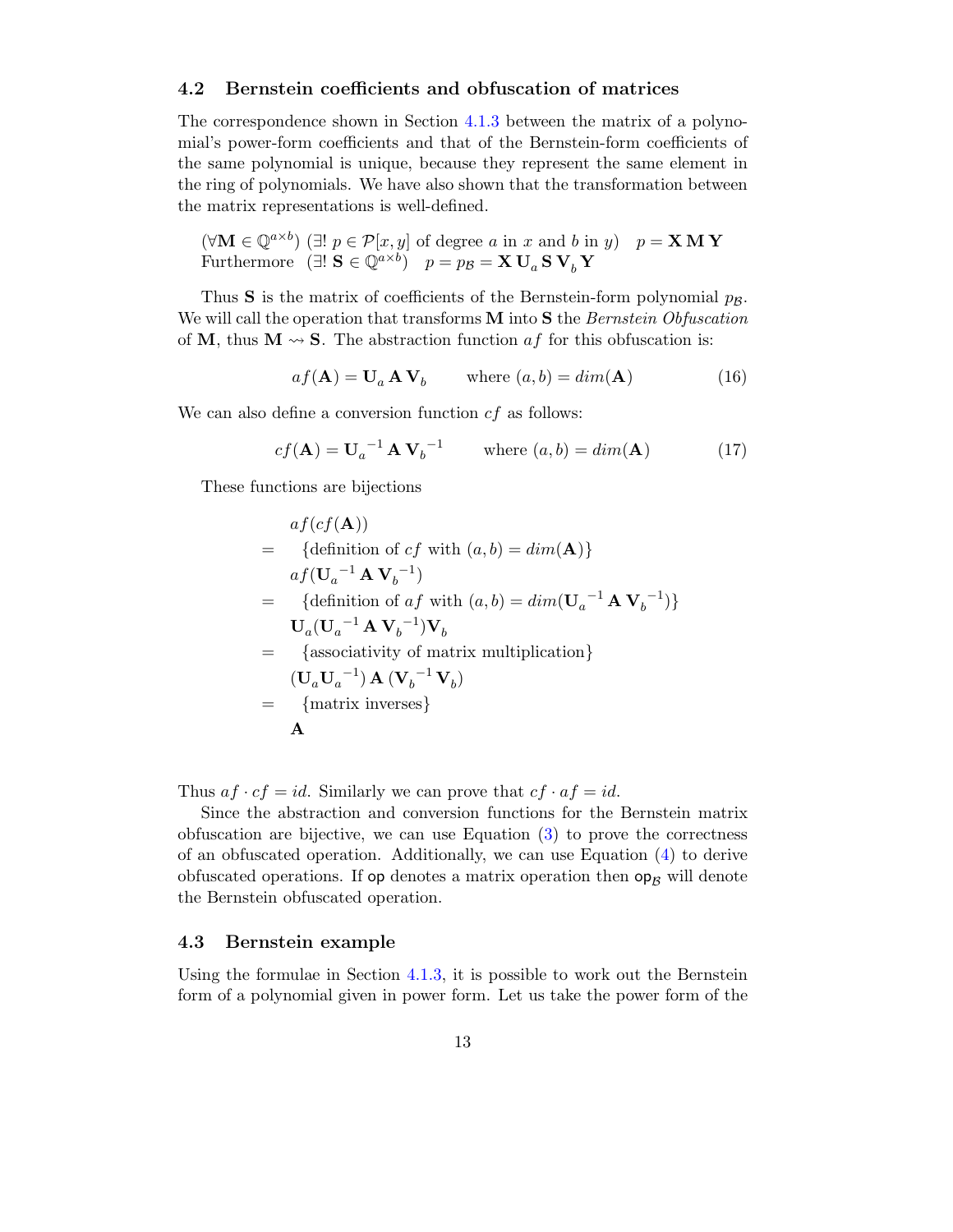unit circle  $p = x^2 + y^2 - 1$ . Preserving the notation from Section [4.1.3,](#page-12-0) its coefficient matrix is

$$
A = \left(\begin{array}{rrr} -1 & 0 & 1 \\ 0 & 0 & 0 \\ 1 & 0 & 0 \end{array}\right)
$$

The corresponding Bernstein-form matrix is

$$
M = U_3^{-1} A V_3^{-1} = \begin{pmatrix} -1 & -1 & 0 \\ -1 & -1 & 0 \\ 0 & 0 & 1 \end{pmatrix}
$$

and so the equivalent Bernstein-form polynomial is

$$
p_B = X_3 M Y_3
$$
  
=  $\begin{pmatrix} -(1-x)^2 - 2x(1-x) & (1-y)^2 \\ + 2(- (1-x)^2 - 2x(1-x) & y(1-y) \\ + x^2 y^2 & \end{pmatrix}$ 

Ignoring the actual meaning of the polynomials, matrix  $M$  can therefore be used as an obfuscation of matrix A.

### <span id="page-14-0"></span>4.4 Unary operations

The operation scale performs scalar multiplication and so scale  $\lambda$  M represents  $\lambda$ **M** for matrix **M** and constant  $\lambda$ . Let us use Equation [\(4\)](#page-2-3) to derive the Bernstein obfuscated scalar multiplication for some obfuscated matrix S with  $(a, b) = dim(S)$  and  $f = scale \lambda$ 

$$
cf(f(af(S)))
$$
\n
$$
= \{definition of af\}
$$
\n
$$
cf(f(U_a S V_b))
$$
\n
$$
= \{definition of f\}
$$
\n
$$
cf(\lambda(U_a S V_b))
$$
\n
$$
= \{commutativity of scalar multiplication: \mu B C = B \mu C\}
$$
\n
$$
cf(U_a(\lambda S) V_b)
$$
\n
$$
= \{definition of cf with (a, b) = dim(U_a(\lambda S) V_b)\}
$$
\n
$$
U_a^{-1}(U_a(\lambda S) V_b)V_b^{-1}
$$
\n
$$
= \{associativity of matrix multiplication and inverses\}
$$
\n
$$
\lambda S
$$

Thus scale $\beta$  = scale and so the operation is unchanged by the obfuscation.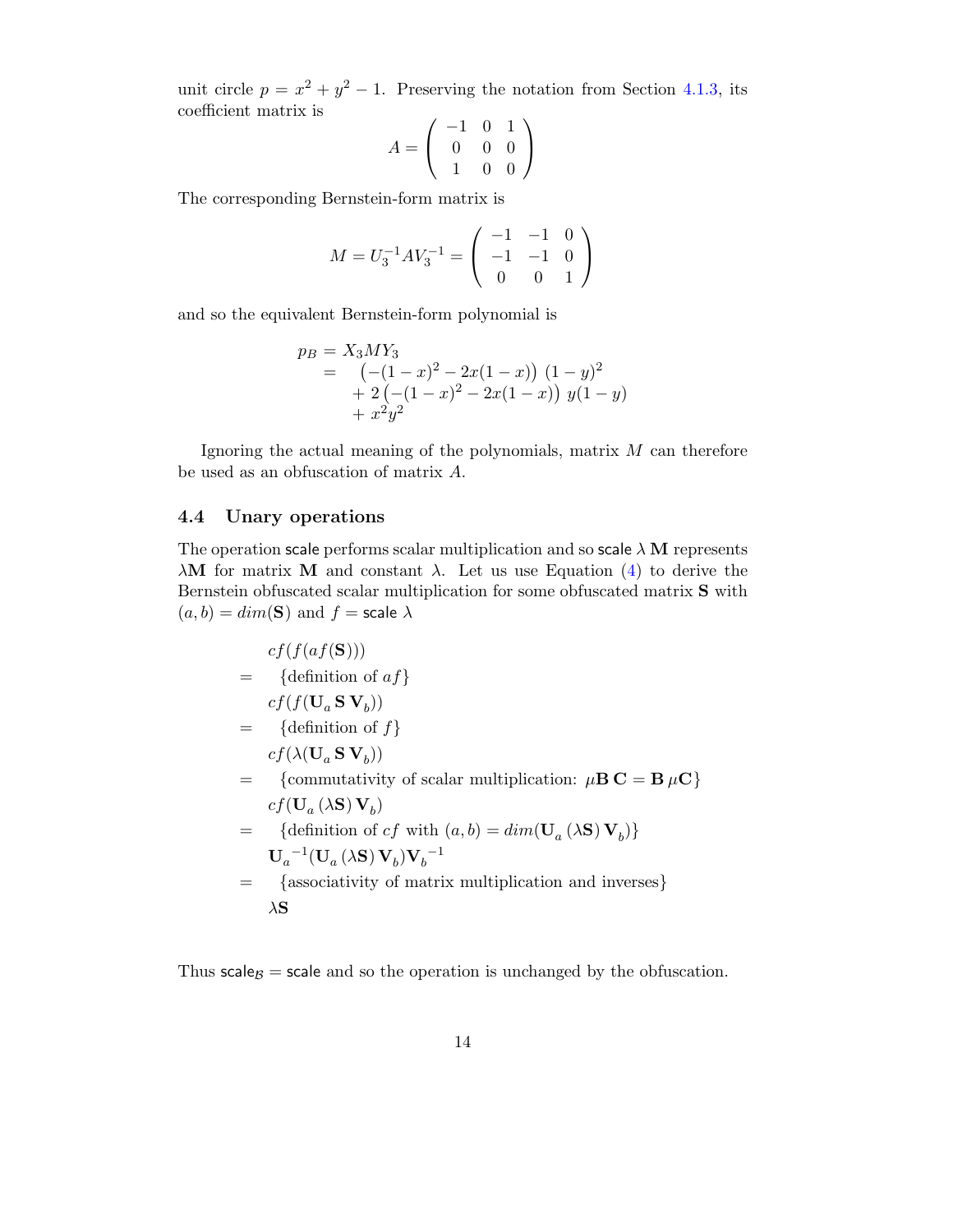Now let us consider transpose. As a shorthand, we will use the usual  $^T$ notation. For a matrix **S** we propose that if  $f = T$  then

$$
f_{\mathcal{B}}(\mathbf{S}) = \mathbf{U}_b^{-1} \mathbf{V}_b^T \mathbf{S}^T \mathbf{U}_a^T \mathbf{V}_a^{-1}
$$
 where  $(a, b) = dim(\mathbf{S})$ 

We prove the correctness of this using Equation [\(3\)](#page-2-4) for some unobfuscated matrix M:

$$
af(f^{\mathcal{O}}(cf(\mathbf{M})))
$$
\n
$$
= \{ \text{definition of } cf \}
$$
\n
$$
af(f^{\mathcal{O}}(\mathbf{U}_{a}^{-1}\mathbf{M}\mathbf{V}_{b}^{-1}))
$$
\n
$$
= \{ \text{definition of } f^{\mathcal{O}} \text{ with } (a,b) = dim(\mathbf{U}_{a}^{-1}\mathbf{M}\mathbf{V}_{b}^{-1}) \}
$$
\n
$$
af(\mathbf{U}_{b}^{-1}\mathbf{V}_{b}^{T}(\mathbf{U}_{a}^{-1}\mathbf{M}\mathbf{V}_{b}^{-1})^{T}\mathbf{U}_{a}^{T}\mathbf{V}_{a}^{-1})
$$
\n
$$
= \{ (\mathbf{B}\mathbf{C})^{T} = \mathbf{C}^{T}\mathbf{B}^{T} \}
$$
\n
$$
af(\mathbf{U}_{b}^{-1}\mathbf{V}_{b}^{T}\mathbf{V}_{b}^{-1^{T}\mathbf{M}^{T}\mathbf{U}_{a}^{-1^{T}\mathbf{U}_{a}^{T}\mathbf{V}_{a}^{-1})}
$$
\n
$$
= \{ \mathbf{C}^{T}(\mathbf{C}^{-1})^{T} = (\mathbf{C}^{-1}\mathbf{C})^{T} = \mathbf{I}^{T} = \mathbf{I} \}
$$
\n
$$
af(\mathbf{U}_{b}^{-1}\mathbf{M}^{T}\mathbf{V}_{a}^{-1})
$$
\n
$$
= \{ \text{definition of } af \text{ with } (b,a) = dim(\mathbf{U}_{b}^{-1}\mathbf{M}^{T}\mathbf{V}_{a}^{-1}) \}
$$
\n
$$
\mathbf{U}_{b}(\mathbf{U}_{b}^{-1}\mathbf{M}^{T}\mathbf{V}_{a}^{-1}) \mathbf{V}_{a}
$$
\n
$$
= \{ \text{associativity of matrix multiplication and inverses} \}
$$
\n
$$
\mathbf{M}^{T}
$$
\n
$$
= \{ \text{definition of } f \}
$$
\n
$$
f(\mathbf{M})
$$

When performing matrix splits, it was hard to write an obfuscation for matrix inversion. However using the Bernstein obfuscation we are able to write such an obfuscation. Suppose that  $f = -1$  then using Equation [4](#page-2-3) for some square obfuscated matrix **S**:

$$
cf(f(af(S)))
$$
\n
$$
= \{definition of af with (a, a) = dim(S)\}
$$
\n
$$
cf(f(U_a S V_a))
$$
\n
$$
= \{definition of f\}
$$
\n
$$
cf((U_a S V_a)^{-1})
$$
\n
$$
= \{ (B C)^{-1} = C^{-1} B^{-1} \}
$$
\n
$$
cf(V_a^{-1} S^{-1} U_a^{-1})
$$
\n
$$
= \{definition of cf with (a, a) = dim(V_a^{-1} S^{-1} U_a^{-1}) \}
$$
\n
$$
U_a^{-1} V_a^{-1} S^{-1} U_a^{-1} V_a^{-1}
$$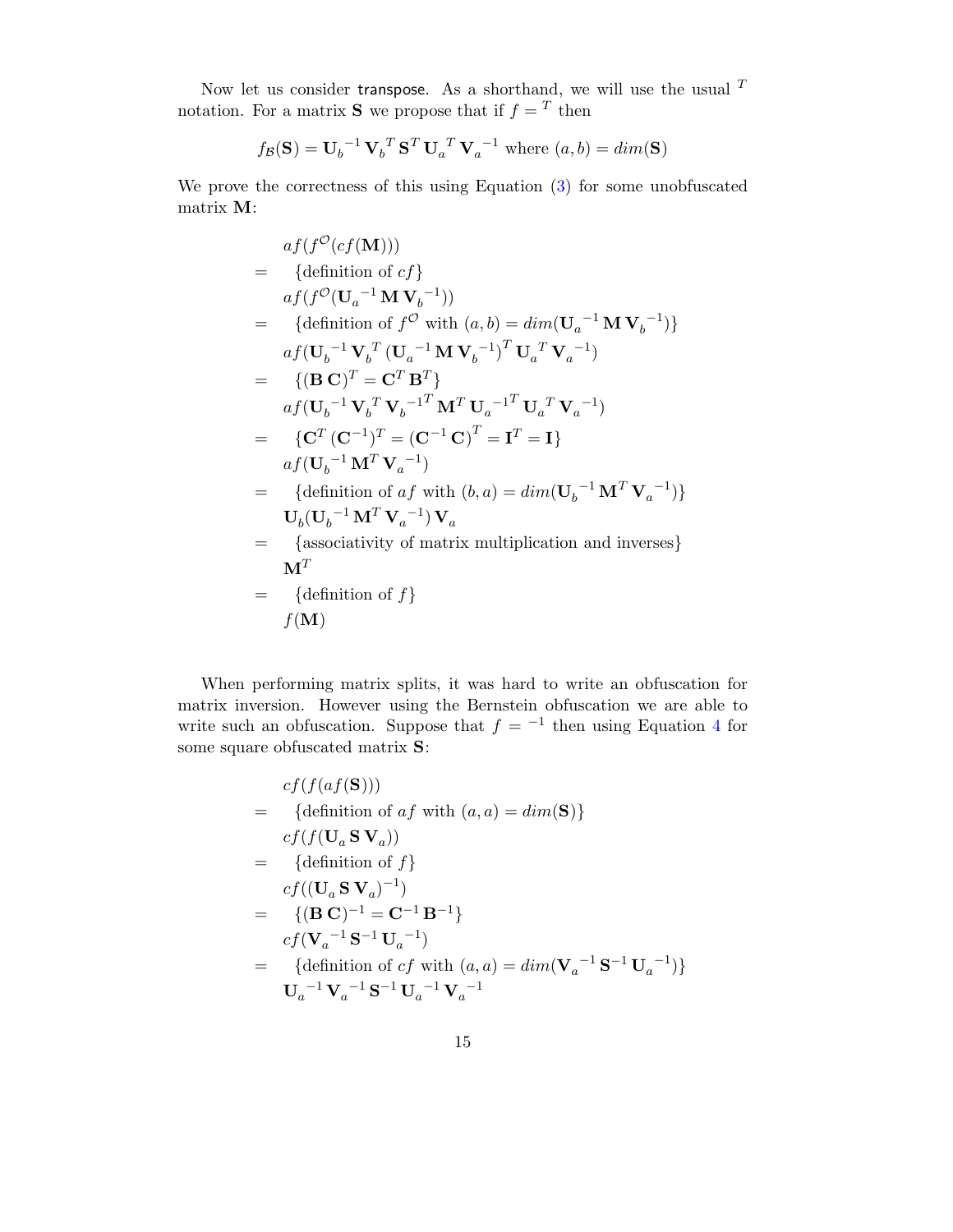$$
= \{ \text{obfuscation} \}
$$

$$
f_{\mathcal{B}}(\mathbf{S})
$$

In Section [3.3](#page-9-0) we discussed how it is very difficult to define an obfuscation for the determinants of dense, split matrices. We can, however, define determinants under the Bernstein obfuscation. The determinant operation det is different to the operation considered so far as the output from this operation is a number rather than another matrix. Thus to derive a determinant operation for Bernstein obfuscated matrices we consider  $det \cdot af$  (since numbers are not obfuscated there is no conversion function)

$$
det_{\mathcal{B}}(\mathbf{S})
$$
\n
$$
= \{deriving equation\}
$$
\n
$$
det(af(\mathbf{S}))
$$
\n
$$
= \{definition of af with (a, b) = dim(\mathbf{S})\}
$$
\n
$$
det(\mathbf{U}_a \mathbf{S} \mathbf{V}_b)
$$
\n
$$
= \{det(\mathbf{B} \mathbf{C}) = det(\mathbf{B}) \times det(\mathbf{V}_b) \}
$$

#### <span id="page-16-0"></span>4.5 Binary operations

For a binary matrix operation ⊗, we use the non-homogeneous equations de-fined in Section [2.2.](#page-3-2) If  $cross(af, af)$  is the abstraction function for  $Matrix \alpha \times$ Matrix  $\alpha$  then the corresponding conversion function is  $cross(cf, cf)$  (this follows from the definition of cross). So, for example, to obfuscate an opera-tion ⊗ we use Equation [\(7\)](#page-3-3) and multiply by cf to get  $cf \cdot (\otimes) \cdot cross(af, af)$ .

Now we will use this equation to derive a definition for multiplication. Suppose that we have two matrices **S** and **T** with  $(a, b) = dim(\mathbf{S})$  and  $(b, c) =$  $dim(\mathbf{T})$  (thus the matrices are conformable). Then, writing mult as the prefix matrix multiplication operator in the equation above (but using normal matrix multiplication elsewhere), we can use this equation to derive an obfuscation:

> $cf$ (mult( $cross(af, af)$  (S, T)))  $=$  {definition of *cross*}  $cf$ (mult $(af(S), af(T))$ )  $=$  {definition of *af* with appropriate dimensions}  $cf(\mathsf{mult}(\mathbf{U}_a\,\mathbf{S}\,\mathbf{V}_b,\mathbf{U}_b\,\mathbf{T}\,\mathbf{V}_c))$ = {definition of mult}  $cf(\mathbf{U}_a \, \mathbf{S} \, \mathbf{V}_b \, \mathbf{U}_b \, \mathbf{T} \, \mathbf{V}_c)$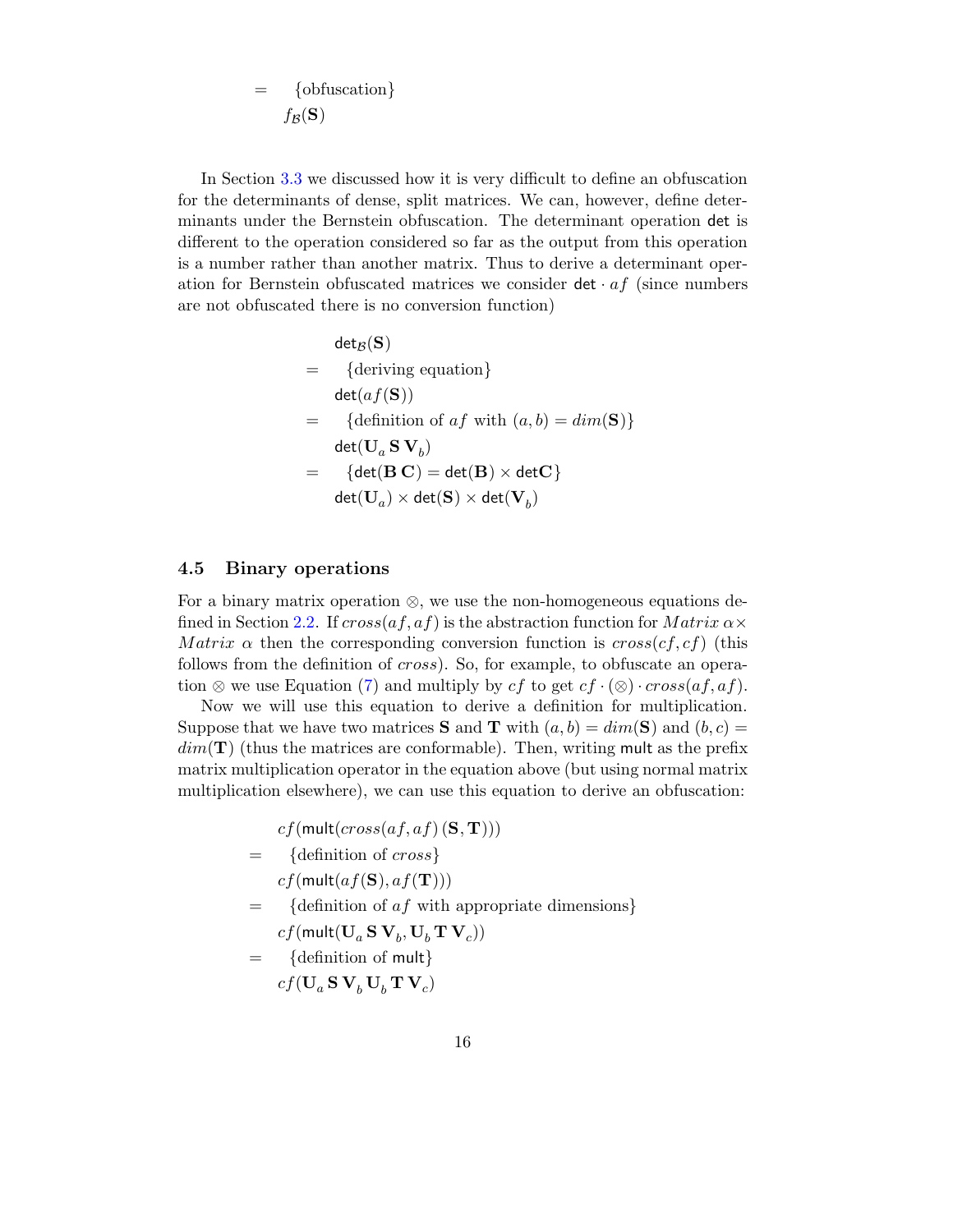- = {definition of cf with  $(a, c) = dim(\mathbf{U}_a \mathbf{S} \mathbf{V}_b \mathbf{U}_b \mathbf{T} \mathbf{V}_c)$ }  $\mathbf{U}_a^{-1} \left( \mathbf{U}_a \, \mathbf{S} \, \mathbf{V}_b \, \mathbf{U}_b \, \mathbf{T} \, \mathbf{V}_c \right) \mathbf{V}_c^{-1}$
- = {associativity of matrix multiplication and inverses}  $S V_b U_b T$

Thus,  $\text{mult}_{\mathcal{B}}(\mathbf{S}, \mathbf{T}) = \mathbf{S} \mathbf{V}_b \mathbf{U}_b \mathbf{T}$  where  $(a, b) = dim(A)$ .

As with scalar multiplication, addition is unchanged by the Bernstein obfuscation. To show this, we will write  $\operatorname{\sf add}_{\mathcal B}$  to denote the Bernstein obfuscated definition of addition. So, for two matrices **M** and **N** with dimensions  $(a, b)$ , we have that:

$$
af(\text{add}_{\mathcal{B}}(cross(cf, cf)(\mathbf{M}, \mathbf{N})))
$$
\n
$$
= \{ \text{definition of cross} \}
$$
\n
$$
af(\text{add}_{\mathcal{B}}(cf(\mathbf{M}), cf(\mathbf{N})))
$$
\n
$$
= \{ \text{definition of cf with } dim(\mathbf{M}) = (a, b) = dim(\mathbf{N}) \}
$$
\n
$$
af(\text{add}_{\mathcal{B}}(\mathbf{U}_{a}^{-1}\mathbf{M}\mathbf{V}_{b}^{-1}, \mathbf{U}_{a}^{-1}\mathbf{N}\mathbf{V}_{b}^{-1}))
$$
\n
$$
= \{ \text{definition of } \text{add}_{\mathcal{B}} \}
$$
\n
$$
af(\mathbf{U}_{a}^{-1}\mathbf{M}\mathbf{V}_{b}^{-1} + \mathbf{U}_{a}^{-1}\mathbf{N}\mathbf{V}_{b}^{-1})
$$
\n
$$
= \{ \text{distributivity of matrix multiplication over addition} \}
$$
\n
$$
af(\mathbf{U}_{a}^{-1}(\mathbf{M} + \mathbf{N})\mathbf{V}_{b}^{-1})
$$
\n
$$
= \{ \text{definition of } af \text{ with } (a, b) = dim(\mathbf{U}_{a}^{-1}(\mathbf{M} + \mathbf{N})\mathbf{V}_{b}^{-1}) \}
$$
\n
$$
= \{ \text{associativity of matrix multiplication and inverses} \}
$$
\n
$$
\mathbf{M} + \mathbf{N}
$$
\n
$$
= \{ \text{definition} \}
$$
\n
$$
add(\mathbf{M}, \mathbf{N})
$$

## <span id="page-17-0"></span>4.6 Review of the Bernstein obfuscation

In Figure [3](#page-18-0) we summarise the definitions for the matrix operations using the Bernstein obfuscation.

We proved in Section [4.4](#page-14-0) that determinants and inverses of matrices can be computed when matrices have been obfuscated using the Bernstein method. The immediate advantage of the Bernstein method over the matrix splitting method is that the former always allows for determinants to be calculated, whereas the latter only allows determinant calculations if the top left corner matrix is invertible. Computing the determinant of a matrix obfuscated with the Bernstein method is also simpler, as it merely requires the computation (and multiplication) of three determinants.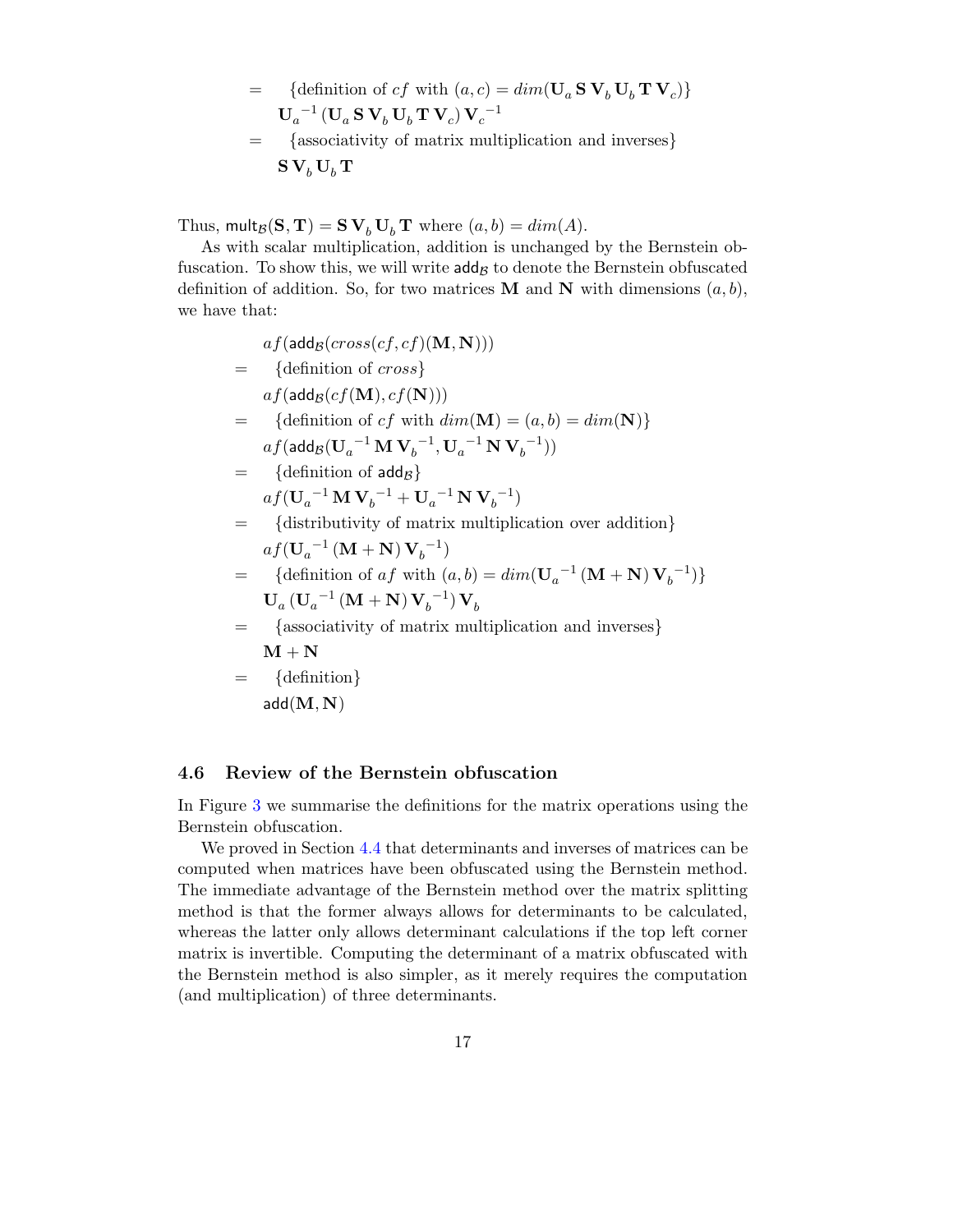$$
\begin{array}{rcl} \text{scale}_{\mathcal{B}} \; \lambda \; \mathbf{S} & = & \lambda \mathbf{S} \\[1ex] \mathrm{add}_{\mathcal{B}}(\mathbf{S}, \mathbf{T}) & = & \mathbf{S} + \mathbf{T} \\[1ex] \text{transpose}_{\mathcal{B}}(\mathbf{S}) & = & \mathbf{U}_b^{-1} \mathbf{V}_b^T \mathbf{S}^T \mathbf{U}_a^T \mathbf{V}_a^{-1} \\[1ex] \text{mult}_{\mathcal{B}}(\mathbf{S}, \mathbf{T}) & = & \mathbf{S} \mathbf{V}_b \mathbf{U}_b \mathbf{T} \\[1ex] \mathrm{det}_{\mathcal{B}}(\mathbf{S}) & = & \mathrm{det}(\mathbf{U}_a) \times \mathrm{det}(\mathbf{S}) \times \mathrm{det}(\mathbf{V}_b) \\[1ex] \mathrm{inv}_{\mathcal{B}}(\mathbf{S}) & = & \mathbf{U}_a^{-1} \mathbf{V}_a^{-1} \mathbf{S}^{-1} \mathbf{U}_a^{-1} \mathbf{V}_a^{-1} \end{array}
$$

Note that  $(a, b) = dim(\mathbf{S})$ 

<span id="page-18-0"></span>Figure 3: Bernstein obfuscated operations

One drawback of obfuscating matrices with the Bernstein method is, as shown in Section [4.5,](#page-16-0) that when scaling and adding matrices, the operations themselves are not obfuscated.

This slight disadvantage is clearly outweighed by the method's major advantage, namely that the obfuscated matrices have an entirely different structure from the original entities. Any symmetry or other patterns are shuffled in the transformation, thus making it difficult for a perpetrator to guess their original meaning.

Furthermore, the Bernstein method can be generalised to matrices of any number of dimensions. This is due to the correlation with multivariate Bernstein polynomials and to the easy conversion between the power-form and the Bernstein-form polynomial representations. The conversion is possible regardless of the number of variables, as mentioned in Section [4.1.4.](#page-12-1)

The important advantages of this method are obtained at the cost of its complexity. For each obfuscated matrix there are several matrices to compute, invert and multiply together. One way in which these computations can be kept low is by way of storing (rather than calculating) a table of the  $\binom{n}{k}$  $\binom{n}{k}$ combinations (such as in the form of Pascal's triangle). If the matrices to be obfuscated are of similar sizes, then it should be possible to store, for significant values of a, the matrices  $U_a$  and  $U_a^{-1}$ .

## 5 Using matrices to obfuscate a number

Up to now we have discussed creating obfuscation for a matrix data-type but we can use matrices to obfuscate other data-types. As an example, let us see how we could use matrices to obfuscate rational numbers with three rational operations:  $+$ ,  $\times$  and  $-$ <sup>1</sup>. So, for a number *n* we want a matrix **A** such that  $n \rightarrow A$  for some abstraction function af. We need matrix operations plus,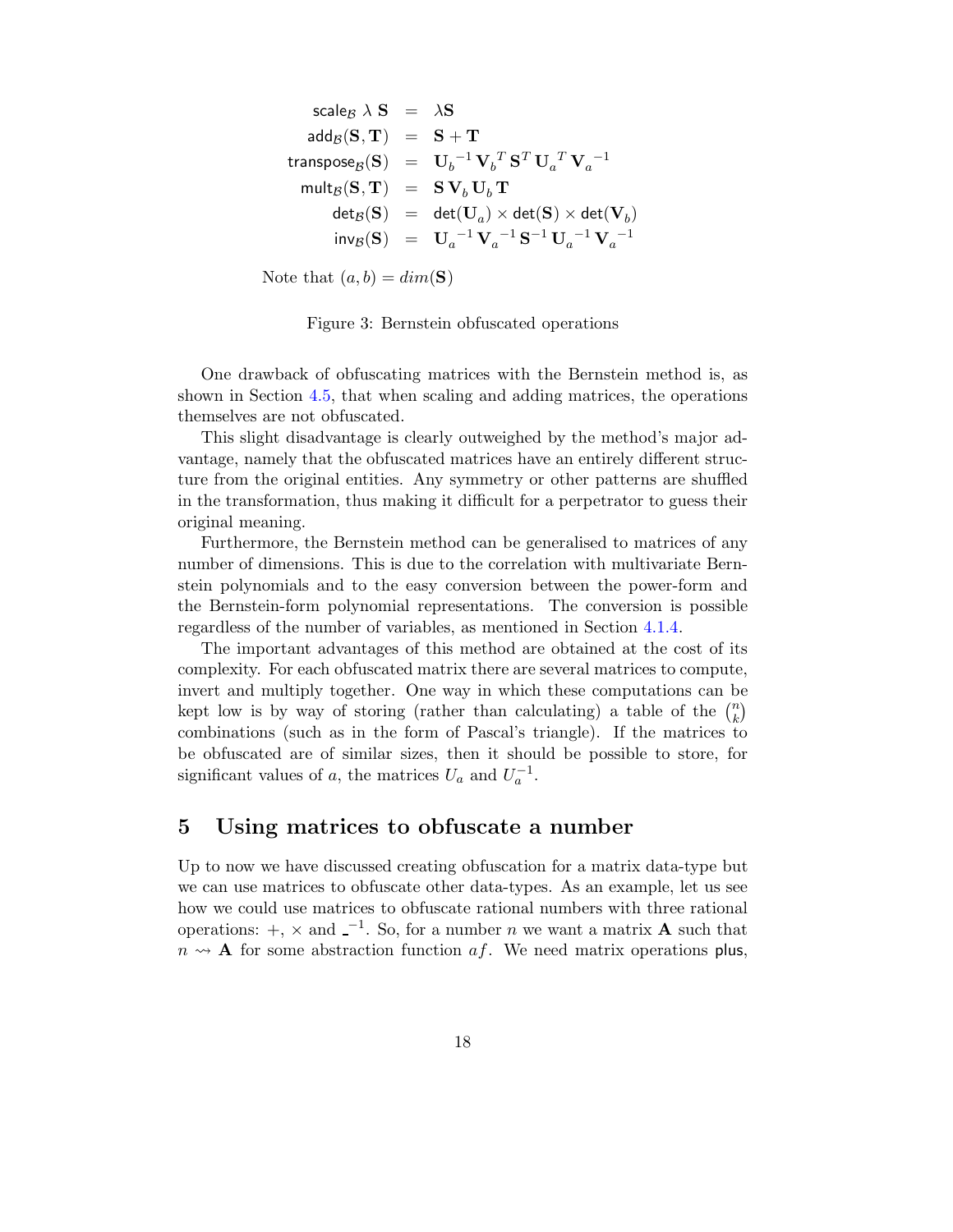times and recip such that, if  $n \rightarrow A$  and  $p \rightarrow C$  then

$$
n + p \rightsquigarrow \mathsf{plus}(\mathbf{A}, \mathbf{C}) \qquad n \times p \rightsquigarrow \mathsf{times}(\mathbf{A}, \mathbf{C}) \qquad n^{-1} \rightsquigarrow \mathsf{recip}(\mathbf{A})
$$

#### <span id="page-19-0"></span>5.1 Using determinants

We can define the abstraction function to be the determinant of the matrix. So, for example,

$$
af\left(\begin{array}{cc} a & b \\ c & d \end{array}\right) = \det\left(\begin{array}{cc} a & b \\ c & d \end{array}\right) = a \times d - b \times c
$$

We now need to define a suitable conversion function — remember that we are free to choose any conversion function  $cf$  such that  $af \cdot cf = id$ . We could choose the conversion function to be:

$$
cf(n) = \left(\begin{array}{cc} n & 0 \\ 0 & 1 \end{array}\right)
$$

We can immediately see that  $af(cf(n)) = n$  (but it is not the case that  $cf \cdot af = id$ . We can define plus to be

$$
\mathsf{plus}(\left(\begin{array}{cc} m & 0 \\ 0 & 1 \end{array}\right), \left(\begin{array}{cc} n & 0 \\ 0 & 1 \end{array}\right)) = \left(\begin{array}{cc} m+n & 0 \\ 0 & 1 \end{array}\right)
$$

However we can only use this definition of plus for matrices that are in a very specific form — it is fairly easy to understand what the function is doing and so the number is not very well obfuscated. Instead we would like a function that can be applied to a more general matrices and so we need a different conversion function.

Let us suppose that to obfuscate a number  $n$  we pick a matrix  $\bf{A}$  that has n as an eigenvalue. If **A** is a  $2 \times 2$  matrix then **A** has two eigenvalues (which may be the same). So that we can recover n from  $A$  then we could fix the other eigenvalue of  $A$  and we will suppose that  $A$  had two eigenvalues namely 1 and n.

Here are some properties of eigenvalues that will be useful. Let suppose that **M** is a  $n \times n$  matrix and let  $\lambda_1, \ldots, \lambda_n$  be the eigenvalues of **M**.

**Sum** trace(M) =  $\sum_i \lambda_i$  (the *trace* of a matrix is the sum of the elements on the leading diagonal)

 $\textbf{Product} \quad \det(\textbf{M}) = \prod_i \lambda_i$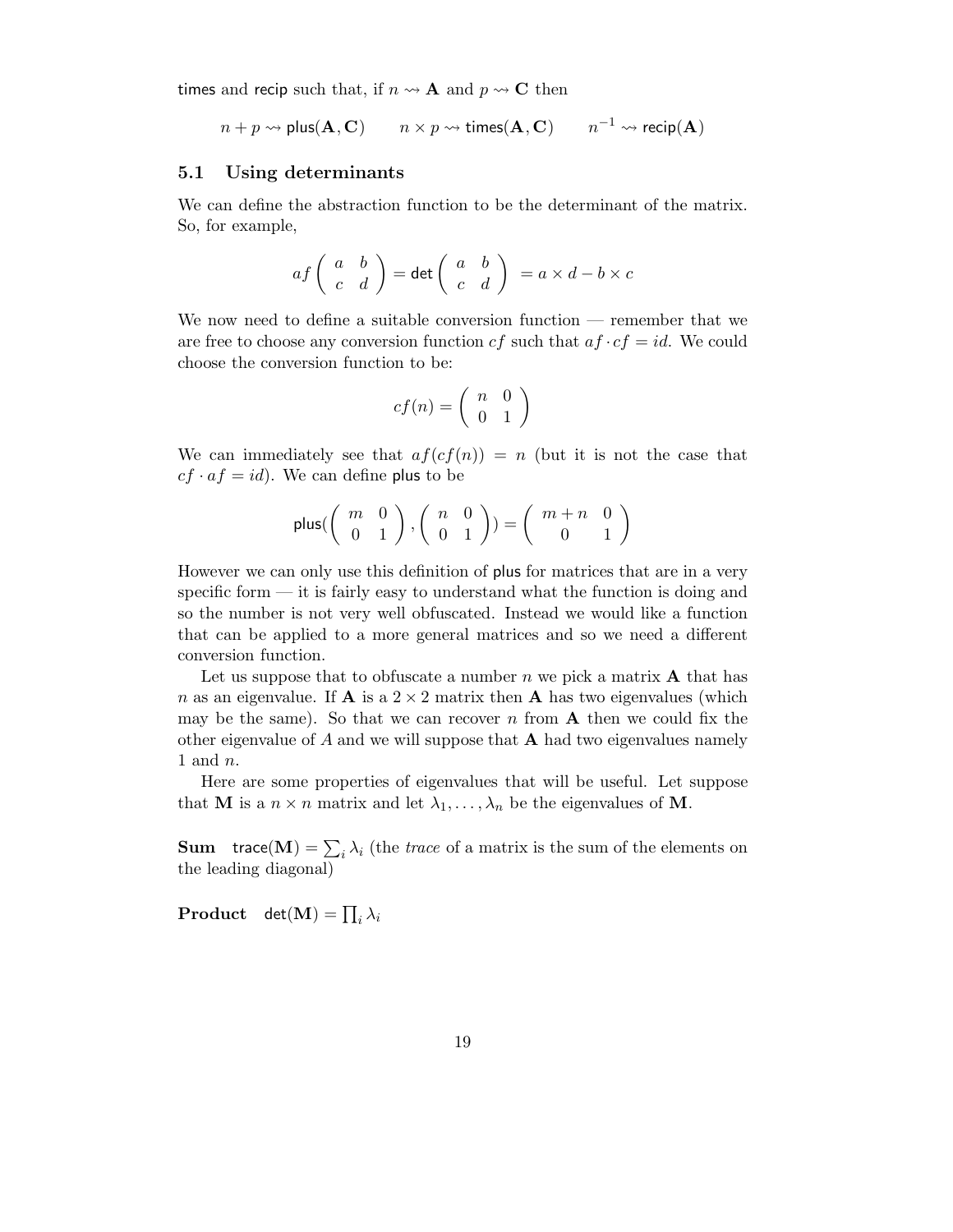Using these properties, we can define

$$
cf(n) = \begin{pmatrix} a & b \\ c & d \end{pmatrix}
$$
 where  $ad - bc = n \wedge a + d = n + 1$ 

and so the eigenvalues of  $\begin{pmatrix} a & b \\ c & d \end{pmatrix}$  are 1 and *n*. This conversion function allows some freedom in choosing the elements of the matrix that represents n. Let us suppose that we choose values of a and non-zero  $b$ . Using the definition of the conversion function we have that  $d = n + 1 - a$  and

$$
c = \frac{ad - n}{b}
$$
  
= 
$$
\frac{ad - (a + d - 1)}{b}
$$
  
= 
$$
\frac{(a - 1)(d - 1)}{b}
$$
  
= 
$$
\frac{(a - 1)(n - a)}{b}
$$

So now we can write our conversion function as follows:

$$
cf(n) = \begin{pmatrix} a & b \\ \frac{(a-1)(n-a)}{b} & n+1-a \end{pmatrix} \text{ where } b \neq 0 \tag{18}
$$

We can check that trace $(cf(n)) = n + 1$  and  $det(cf(n)) = af(cf(n)) = n$ . Thus, we can define

$$
n \rightsquigarrow \begin{pmatrix} a & b \\ c & d \end{pmatrix} \iff n = af(\begin{pmatrix} a & b \\ c & d \end{pmatrix}) \land a + c = n - 1
$$

Note that it is not necessarily the case that  $cf \cdot af = id$  and so we cannot use Equation  $(4)$  to derive obfuscated functions but we can use Equation  $(3)$ to check the correctness of our operations.

#### <span id="page-20-0"></span>5.2 Arithmetic operations

Now let us define our arithmetic operations using our obfuscation. We suppose that  $n \rightsquigarrow \begin{pmatrix} a & b \\ c & d \end{pmatrix}$  and  $p \rightsquigarrow \begin{pmatrix} e & f \\ g & h \end{pmatrix}$  using our conversion function. We need to find definitions for plus, times and recip.

First we want an operation that adds together  $n$  and  $p$ . We need to find a matrix that satisfies

$$
\left(\begin{array}{cc}j & k \\ l & m\end{array}\right) = \text{plus}(\left(\begin{array}{cc}a & b \\ c & d\end{array}\right), \left(\begin{array}{cc}e & f \\ g & h\end{array}\right))
$$

Under our obfuscation we know that  $a + d = n + 1$  and  $e + h = p + 1$  and so the resulting matrix must obfuscate  $n + p = a + d + e + h - 2$ . Thus we need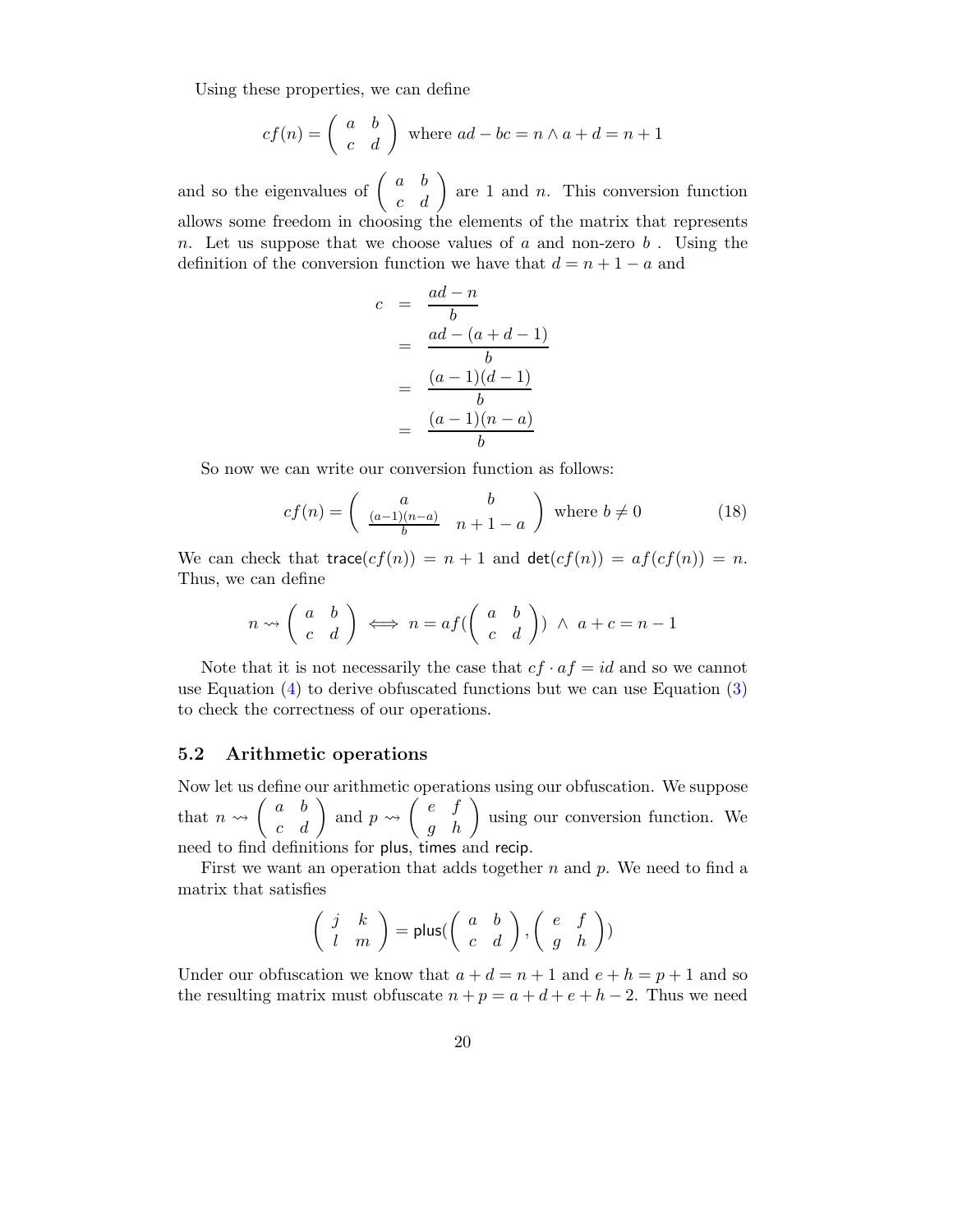$j + m = a + d + e + h - 1$  so let us take  $j = a + e - 1$  and  $m = d + h$ . We are free to choose any non-zero value for k so we take  $k = b \times f$ . Finally, from the definition of  $cf$  we need

$$
l = \frac{(j-1)(n+p-j)}{k}
$$
  
= 
$$
\frac{((a+e-1)-1)((a+d+e+h-2)-(a+e-1))}{bf}
$$
  
= 
$$
\frac{(a+e-2)(d+h-1)}{bf}
$$

Thus,

$$
\text{plus}(\left(\begin{array}{cc}a&b\\c&d\end{array}\right),\left(\begin{array}{cc}e&f\\g&h\end{array}\right))=\left(\begin{array}{cc}a+e-1&bf\\ \frac{(a+e-2)(d+h-1)}{bf}&d+h\end{array}\right)
$$

Note that this operation is commutative (as with  $+)$  but, as we free to choose any non-zero value of  $k$ , we could easily make this operation non-commutative.

Next, we need to a find a matrix that satisfies

$$
\left(\begin{array}{cc}j & k \\ l & m\end{array}\right)=\text{times}(\left(\begin{array}{cc}a & b \\ c & d\end{array}\right),\left(\begin{array}{cc}e & f \\ g & h\end{array}\right))
$$

We know that  $n = a + d - 1$  and  $p = e + h - 1$  and so we need our resulting matrix to obfuscate  $n \times p = (a+d-1)(e+h-1)$ . Expanding this expression we obtain:

$$
n \times p = (a+d)(e+h) - (e+h) - (a+d) + 1
$$

So we take  $j = (a + d)(e + h) + 1$  and  $m = 1 - (a + d) - (e + h)$ . We can choose any non-zero value for k so (as before) let us take  $k = b \times f$ . Using the definition of  $cf$ , we have that

$$
l = \frac{(j-1)(n \times p - j)}{k}
$$
  
= 
$$
\frac{(((a+d)(e+h)+1)-1)((a+d-1)(e+h-1)-((a+d)(e+h)+1))}{bf}
$$
  
= 
$$
\frac{-(a+d)(e+h)(a+d+e+h)}{bf}
$$

Thus

times(
$$
\begin{pmatrix} a & b \\ c & d \end{pmatrix}
$$
,  $\begin{pmatrix} e & f \\ g & h \end{pmatrix}$ ) =  $\begin{pmatrix} (a+d)(e+h)+1 & bf \\ \frac{-(a+d)(e+h)(a+d+e+h)}{bf} & 1-a-d-e-h \end{pmatrix}$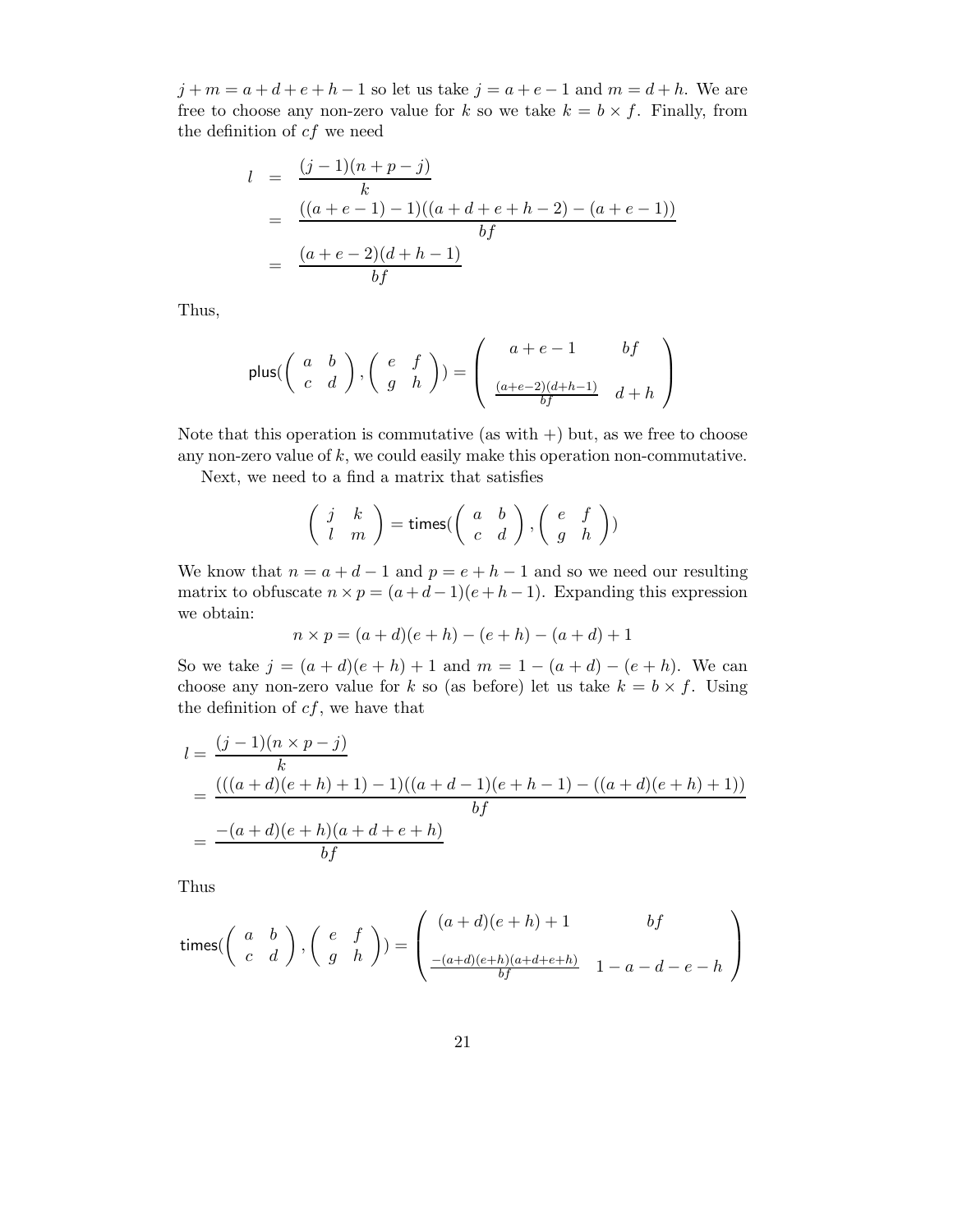Finally, we would like to find a matrix that satisfies

$$
\left(\begin{array}{cc}j & k \\ l & m\end{array}\right) = \text{recip}(\left(\begin{array}{cc}a & b \\ c & d\end{array}\right))
$$

Under our obfuscation, we know that  $n = a + d - 1$  and so we need the result of the operation to obfuscate  $\frac{1}{n} = \frac{1}{a+d-1}$ . We need the trace of the result matrix to be  $1 + \frac{1}{n}$  and so:

$$
j + m = 1 + \frac{1}{n} = 1 + \frac{1}{a + d - 1} = \frac{a + d}{a + d - 1}
$$

So let us take  $j = \frac{d}{a+d-1}$  and  $m = \frac{a}{a+d-1}$ . Again, we have a free choice for non-zero k so let's take  $k = b$ . From the definition of cf we need

$$
l = \frac{(j-1)(\frac{1}{n} - j)}{k}
$$
  
= 
$$
\left(\frac{1}{b}\right) \left(\frac{d}{a+d-1} - 1\right) \left(\frac{1}{a+d-1} - \frac{d}{a+d-1}\right)
$$
  
= 
$$
\left(\frac{1}{b}\right) \left(\frac{1-a}{a+d-1}\right) \left(\frac{1-d}{a+d-1}\right)
$$
  
= 
$$
\frac{(1-a)(1-d)}{b(a+d-1)^2}
$$

Hence,

$$
\text{recip}(\left(\begin{array}{cc} a & b \\ c & d \end{array}\right)) = \left(\begin{array}{cc} \frac{d}{a+d-1} & b \\ \frac{(a-1)(d-1)}{b(a+d-1)^2} & \frac{a}{a+d-1} \end{array}\right)
$$

Note that this operation is undefined if  $a + d - 1 = 0$  *i.e.* if  $n = 0$ .

## 5.3 Review of number obfuscation

We summarise the definitions of our obfuscations of the three arithmetic operations in Figure [4.](#page-23-0) We can easily prove that the operations defined in Figure [4](#page-23-0) are correct by using Equations [\(2\)](#page-2-2) or [\(7\)](#page-3-3) as appropriate. The proofs of correctness are fairly straightforward (as we used our conversion function to define our matrices); they essentially check that the determinants of the matrices are correct.

Under this obfuscation, several arithmetic operations (on four numbers) are required, hence the complexity of each operation is increased. Thus this obfuscation should not be used where an increase of complexity is a concern.

We could use this obfuscation to obfuscate certain constants in a program or to obfuscate a variable (in a similar way to a variable split that was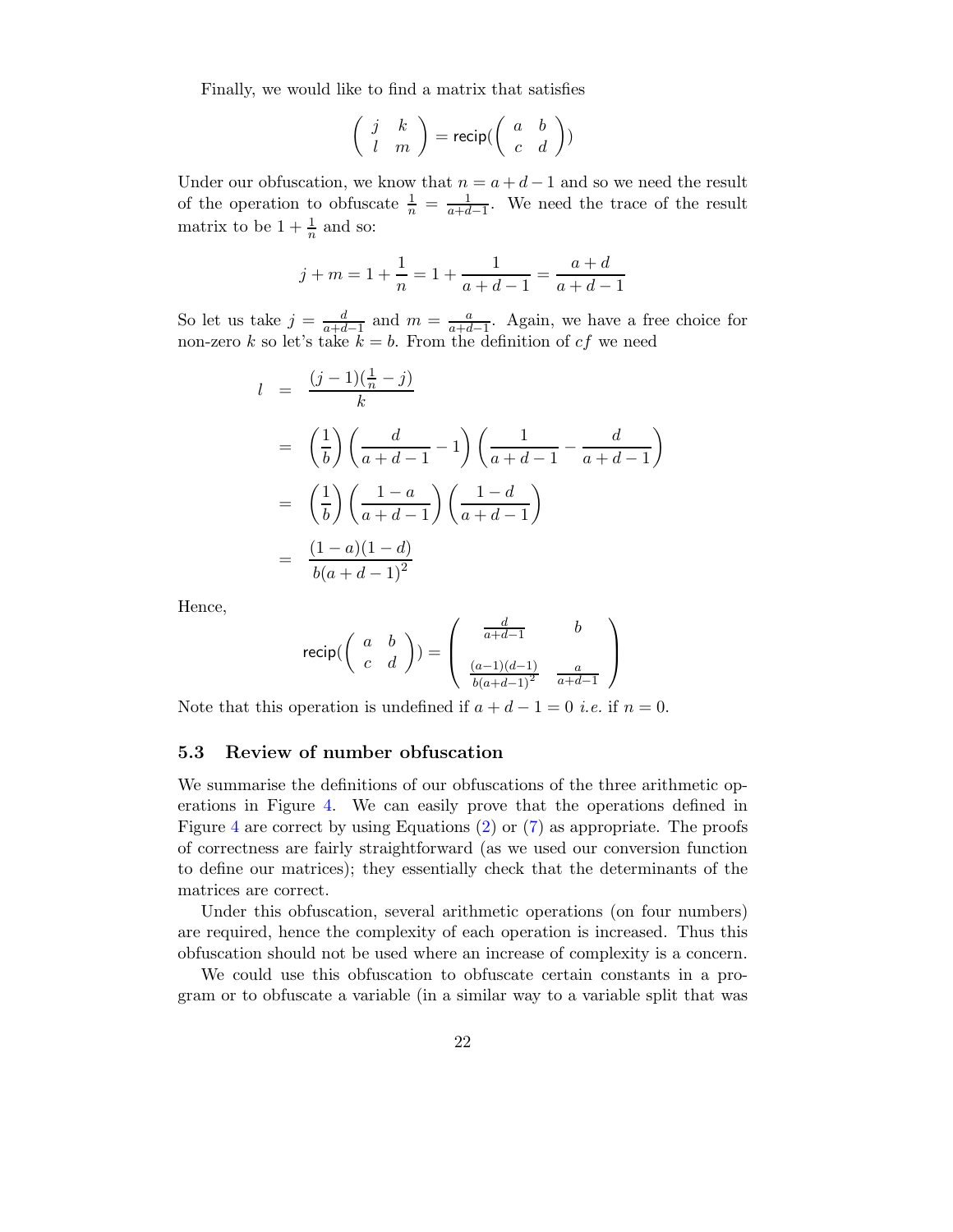$$
\text{plus}\left(\left(\begin{array}{cc} a & b \\ c & d \end{array}\right), \left(\begin{array}{cc} e & f \\ g & h \end{array}\right)\right) = \left(\begin{array}{cc} a+e-1 & bf \\ \frac{(a+e-2)(d+h-1)}{bf} & d+h \end{array}\right)
$$
\n
$$
\text{times}\left(\left(\begin{array}{cc} a & b \\ c & d \end{array}\right), \left(\begin{array}{cc} e & f \\ g & h \end{array}\right)\right) = \left(\begin{array}{cc} (a+d)(e+h)+1 & bf \\ \frac{-(a+d)(e+h)(a+d+e+h)}{bf} & 1-a-d-e-h \end{array}\right)
$$
\n
$$
\text{recip}\left(\left(\begin{array}{cc} a & b \\ c & d \end{array}\right)\right) = \left(\begin{array}{cc} \frac{d}{a+d-1} & b \\ \frac{(a-1)(d-1)}{b(a+d-1)^2} & \frac{a}{a+d-1} \end{array}\right)
$$

<span id="page-23-0"></span>Figure 4: Obfuscations of arithmetic operations

discussed in Collberg *et al.* [\[4\]](#page-27-0)). If we choose to this matrix obfuscation to obfuscate a rational variable then we risk adversely affecting the efficiency of a program. If the variable that we choose is used extensively then the obfuscation will add many arithmetic operations whenever the variable is used.

## 5.4 An example

Let us now consider some simple examples. Suppose

$$
3 \rightsquigarrow \begin{pmatrix} 5 & 8 \\ -1 & -1 \end{pmatrix} \text{ and } 7 \rightsquigarrow \begin{pmatrix} 4 & 3 \\ 3 & 4 \end{pmatrix}
$$
  
\n
$$
\text{plus}(\begin{pmatrix} 5 & 8 \\ -1 & -1 \end{pmatrix}, \begin{pmatrix} 4 & 3 \\ 3 & 4 \end{pmatrix}) = \begin{pmatrix} 5+4-1 & 8 \times 3 \\ \frac{(5+4-2)(-1+4-1)}{8 \times 3} & 4-1 \end{pmatrix}
$$
  
\n
$$
= \begin{pmatrix} 8 & 24 \\ \frac{7}{12} & 3 \end{pmatrix}
$$

We can check that det(  $\begin{pmatrix} 8 & 24 \end{pmatrix}$  $rac{7}{12}$  3  $\setminus$  $= 10$  as required. Now,

times(
$$
\begin{pmatrix} 5 & 8 \\ -1 & -1 \end{pmatrix}
$$
,  $\begin{pmatrix} 4 & 3 \\ 3 & 4 \end{pmatrix}$ ) =  $\begin{pmatrix} (5-1)(4+4)+1 & 8 \times 3 \\ \frac{-(5-1)(4+4)(5-1+4+4)}{8 \times 3} & 1-4-8 \end{pmatrix}$   
=  $\begin{pmatrix} 33 & 24 \\ -16 & -11 \end{pmatrix}$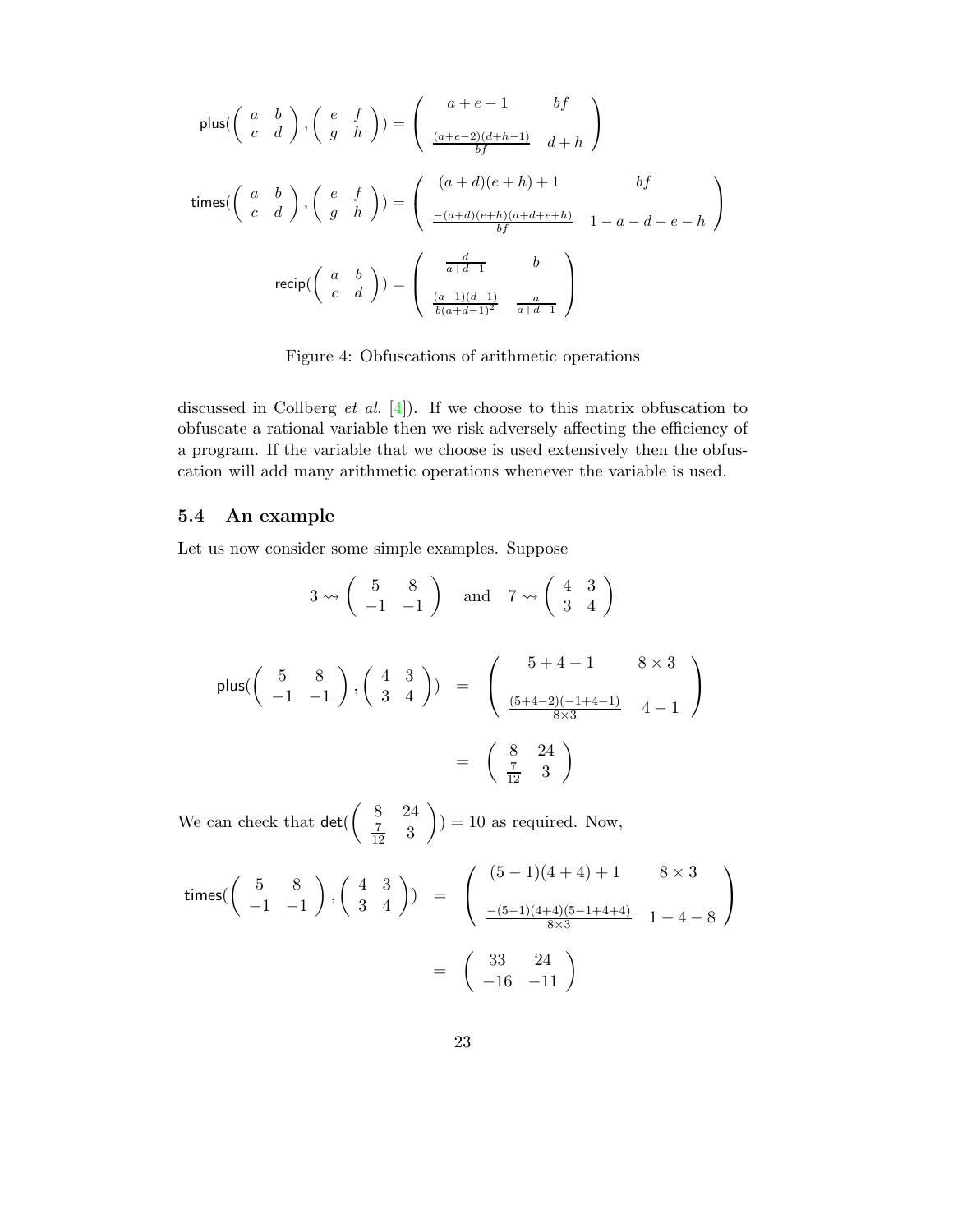and det(  $\begin{pmatrix} 33 & 24 \\ -16 & -11 \end{pmatrix}$  = -363 + 384 = 21 as required. Finally,

$$
\text{recip}\begin{pmatrix} 5 & 8 \ -1 & -1 \end{pmatrix} = \begin{pmatrix} -\frac{1}{3} & 8 \ \frac{4 \times -2}{8 \times 9} & \frac{5}{3} \end{pmatrix} = \begin{pmatrix} -\frac{1}{3} & 8 \ -\frac{1}{9} & \frac{5}{3} \end{pmatrix}
$$

with det(  $\begin{pmatrix} -\frac{1}{3} & 8 \\ 1 & 8 \end{pmatrix}$  $-\frac{1}{9}$ 9 5 3  $\setminus$  $) = -\frac{5}{9} + \frac{8}{9} = \frac{1}{3}$  $\frac{1}{3}$ .

# <span id="page-24-1"></span>6 Extensions of the obfuscation techniques

In the previous sections we have given various examples to show how matrix properties can be used to help create obfuscations. In this section we will briefly discuss some extensions of our obfuscation methods.

## <span id="page-24-0"></span>6.1 Other Splits

In Section [3.1](#page-5-3) we discussed how we can define a matrix split and in Section [3.2](#page-6-1) we gave an example of a matrix split in which we split up a square matrix into four pieces.

Let us now consider splitting non-square matrices. We can define a  $(k, l)$ split which will produce four split components so that the first split component is a matrix of size  $(k, l)$ . The choice function for this split is

$$
ch(i, j) = 2 sgn (i \text{ div } k) + sgn (j \text{ div } l)
$$

and the family of functions is

$$
\mathcal{F} = \{ f_p = (\lambda(i, j) \cdot (i - k \ (p \ \text{div } 2), \ j - l \ (p \ \text{mod } 2))) \mid p \in [0..3] \}
$$

The representation

$$
mss \leadsto \langle as,bs,cd,ds \rangle_{s_{(k,l)}}
$$

with dim  $mss = (r, c)$  satisfies the invariant

$$
\dim as = (k, l) \land \dim bs = (k, c - l) \land \n\dim cs = (r - k, l) \land \dim ds = (r - k, c - l)
$$
\n(19)

for some  $k : (0..r)$  and  $l : (0..c)$ .

We will now consider a more general split than the  $(k \times k)$  split. Suppose that we have a matrix  $M^{k \times k}$  which we want to split into  $n^2$  blocks. We want to ensure that the blocks down the main diagonal are square. We will call this the *n*-square matrix split, denoted by nsq. For this, we will need a set of numbers  $S_0, S_1, \ldots, S_m$  such that

$$
0 = S_0 < S_1 < S_2 < \ldots < S_{n-1} < S_n = k - 1
$$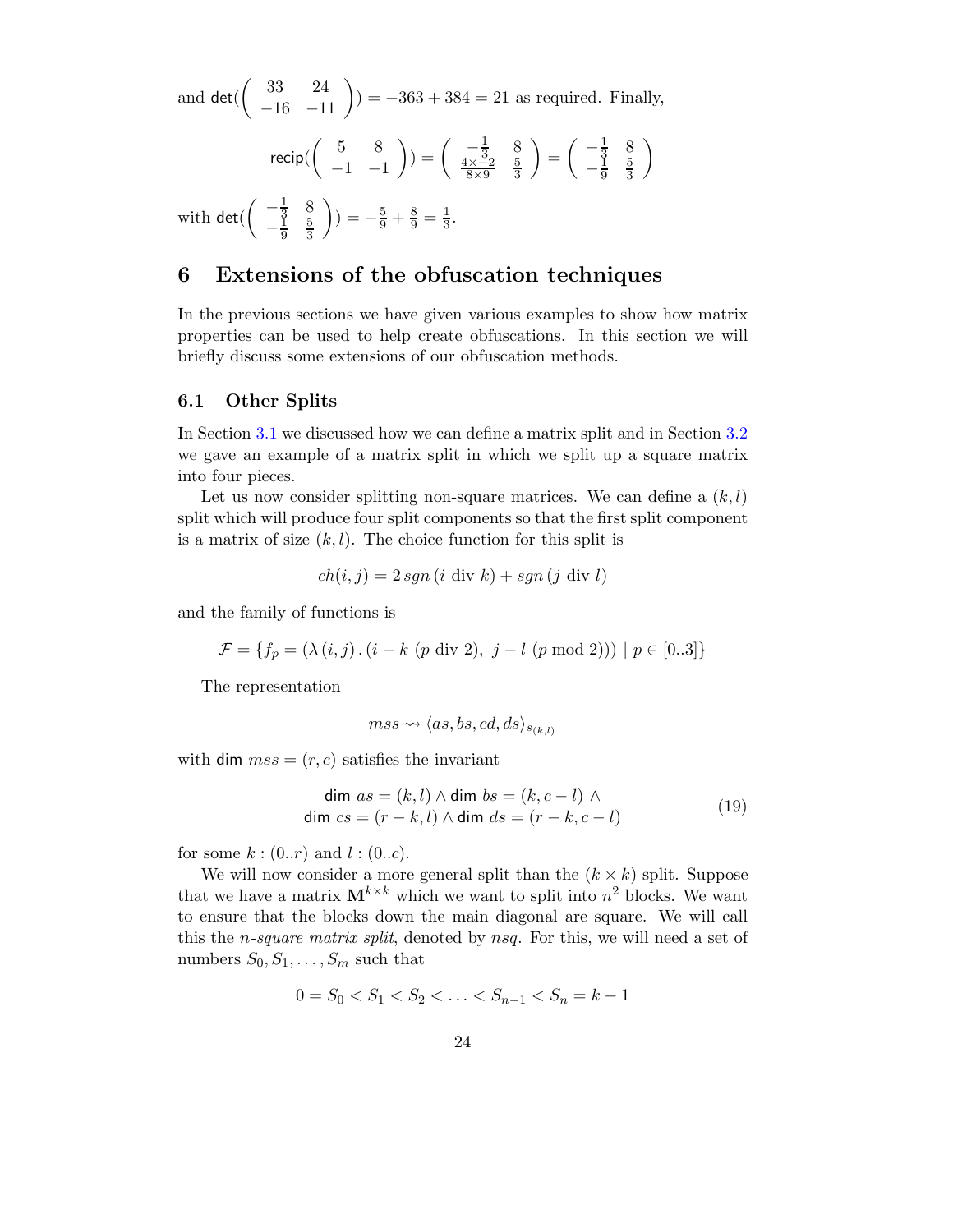We require strict inequality so that we have exactly  $n^2$  blocks with both dimensions of each block at least 1.

The *n*-square matrix split is defined as follows:  $nsq = (ch, \mathcal{F})$  such that

$$
ch :: [0..k) \times [0..k) \to [0..n)
$$
  

$$
ch(i,j) = pn + q \text{ where } S_p \le i < S_{p+1} \wedge S_q \le j < S_{q+1}
$$

and if  $f_r \in \mathcal{F}$  then

$$
f_r :: [0..k) \times [0..k) \to [0..S_p - S_{p-1}) \times [0..S_q - S_{q-1})
$$
  

$$
f_r(i,j) = (i - S_p, j - S_q) \text{ where } r = ch(i,j) = pn + q
$$

An alternative form for the choice function is

$$
ch(i, j) = \sum_{t=1}^{n} \left( n \times sgn(i \text{ div } S_t) + (j \text{ div } S_t) \right)
$$

Note that if  $ch(i, j) = pn + q$  then  $ch(j, i) = qn + p$ .

The matrices  $M$  and  $M_r$  are related by the formula

$$
\mathbf{M}_{\mathbf{r}}(f_r(i,j)) = \mathbf{M}(i,j) \text{ where } r = ch(i,j)
$$

#### 6.2 Further Arithmetic Operations

In Section [5.1](#page-19-0) we saw that we can obfuscate a number by representing the number as the determinant of a matrix and in Section  $5.2$  we defined obfuscations for three arithmetic operations. Using our matrix functions we can define obfuscations for other arithmetic operations, for example,

 $\mathsf{sub}(\mathbf{A}, \mathbf{C}) = \mathsf{plus}(\mathbf{A}, \mathsf{times}(cf(-1), \mathbf{C}))$  and  $\mathsf{div}(\mathbf{A}, \mathbf{C}) = \mathsf{times}(\mathbf{A}, \mathsf{recip}(\mathbf{C}))$ 

There are many other possible definitions for the three arithmetic operations that are correct for our conversion and abstraction functions. This is due to the fact that we have flexibility in defining some of the matrix elements — we just have to ensure that the trace equals  $n + 1$  and the determinant is n. In fact, if we wished, we could have a number of different definitions for each operation. For example, if

$$
n \leadsto \mathbf{A} \ \wedge \ p \leadsto \mathbf{C} \ \wedge \ r \leadsto \mathbf{E}
$$

then

$$
n+p+r \leadsto \mathsf{plus}_1(\mathbf{A},\mathsf{plus}_2(\mathbf{C},\mathbf{E}))
$$

where plus<sub>1</sub> and plus<sub>2</sub> are different obfuscations of  $+$ .

This obfuscation used  $2 \times 2$  matrices and, of course, we could represent a number by a much larger matrix. However this will lead to a major impact of the efficiency of the operations as we would be require to calculate determinants of these larger matrices.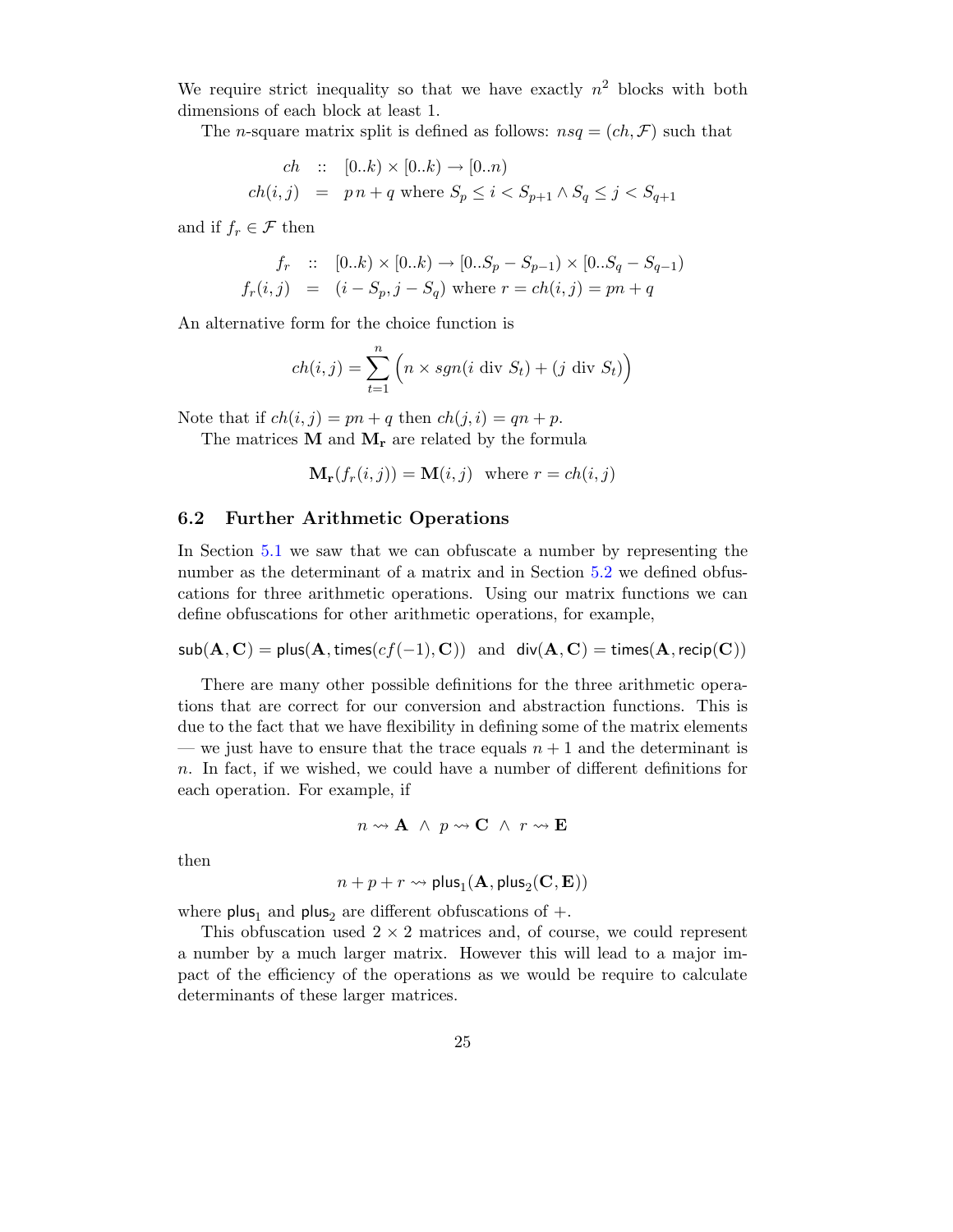#### <span id="page-26-0"></span>6.3 Combining obfuscations

In Section [3.3](#page-9-0) we discussed that we have problems defining operations for inversion and determinants of split matrices. Also, in Sections [4.4](#page-14-0) and [4.5](#page-16-0) we saw that scalar multiplication and addition were not obfuscated using the Bernstein method. However, since we followed the data refinement approach to obfuscation (as given in Drape's thesis [\[7\]](#page-27-2)), we have abstraction functions and conversion functions for each of our obfuscations and we can easily compose our obfuscations. Thus to create, for example, a determinant function for split matrices we can obfuscate using Bernstein, find the determinant and re-obfuscate back to split matrices. So

$$
\mathsf{det}_{sp} = c f_{sp} \cdot a f_{\mathcal{B}} \cdot \mathsf{det}_{\mathcal{B}} \cdot c f_{\mathcal{B}} \cdot a f_{sp}
$$

where sp and  $\beta$  denote the split and Bernstein obfuscations respectively. In a similar way we can combine our number obfuscation (from Section [5.1\)](#page-19-0) with our other matrix obfuscations so that we can build a more complicated obfuscation for numbers.

# 7 Conclusions

An obfuscation should make a program (or a method within a program) harder to understand. When obfuscating matrices one ideally aims to change the structure or the elements within the matrix. Our splitting obfuscation (Section [3.2\)](#page-6-1) changes the size and shape of the matrix (but not the individual elements), whereas the Bernstein obfuscation (Section [4.2\)](#page-13-0) does not alter the size and shape of the matrix, but changes its elements (thus changing their pattern). An advantage of considering obfuscations as data refinements is that obfuscations can then be written as functions, which gives us the ability to compose different obfuscations together. Thus, as we discussed in Section [6.3,](#page-26-0) we can create an obfuscation that changes both the structure and the elements. Obviously, if efficiency is a concern that we have to restrict how complicated we make our obfuscations — there is usually a trade-off between how complicated the obfuscations are and efficiency.

As we mentioned in the Introduction, when creating obfuscations we should make reference to an attack model. Following the assertion attack model of Drape [\[7\]](#page-27-2), when defining the matrix data-type in Figure [2](#page-5-0) we stated a number of assertions that we expect our operations to satisfy. In most cases (except for the Bernstein obfuscations of add and scale), the proofs of the assertions (which we omit) are more complicated. One way of at least checking the assertions of the obfuscated operations hold is to generate a large set of random examples. In the case of functional languages (e.g. Haskell), such a checking exists in the form of QuickCheck [\[3\]](#page-27-6), which is based precisely on sets of otherwise difficult to prove assertions.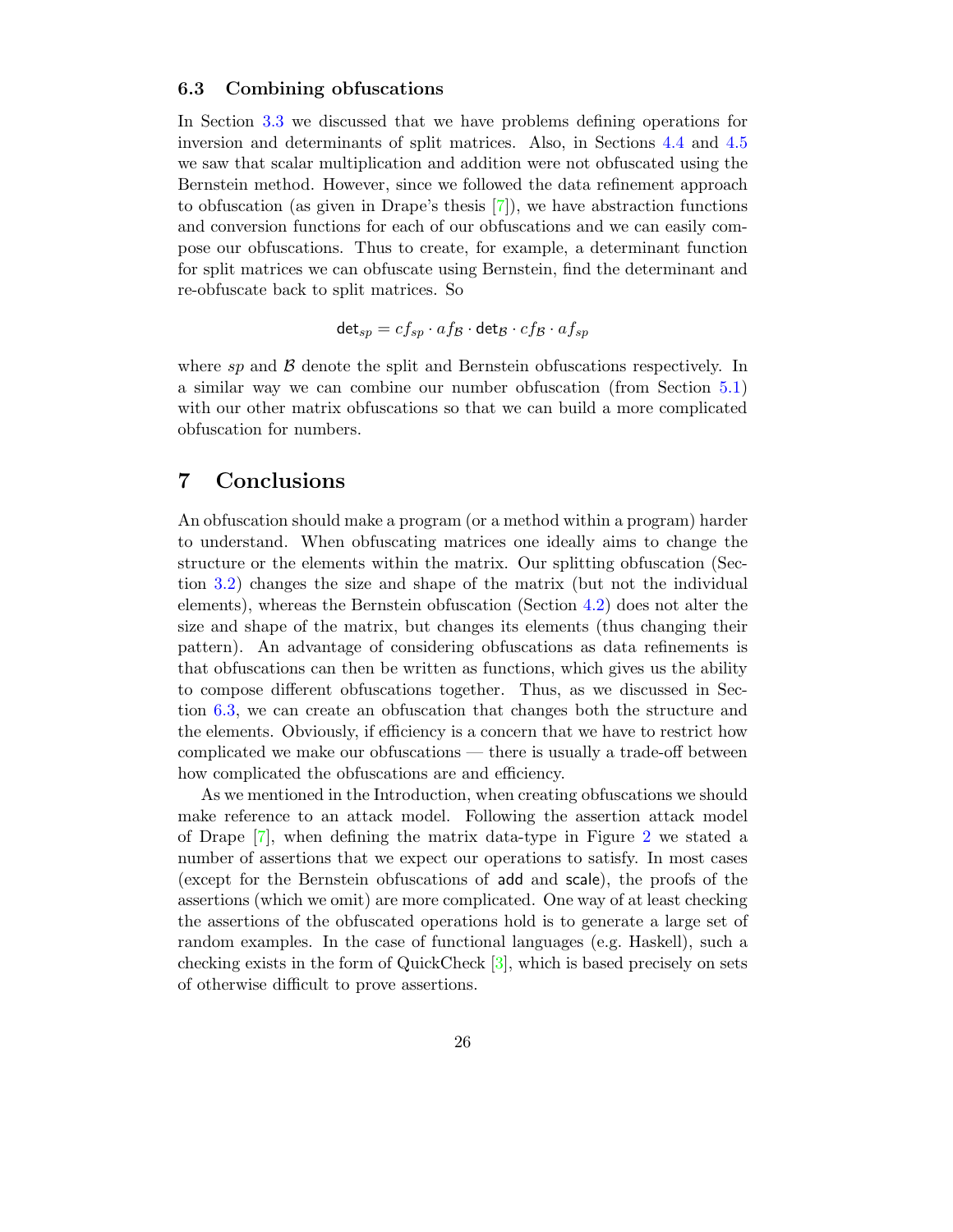Unsurprisingly, it is often the case that effective obfuscations affect the efficiency of the program being obfuscated. One way to alleviate the slow-down of a program is, as discussed in Section [4.6,](#page-17-0) is to pre-compute and store some of the data used frequently. The trade-off between space and time complexity will depend on the individual applications for which the obfuscation method is used.

Evidently, these operations rely on exact arithmetic being available for rational numbers. This is not a major inconvenience, though, since multiprecision rational operations nowadays are either supported by programming languages (e.g. Java) or through integrated packages (see, for example,  $MP$  [\[2\]](#page-27-7) or LiDIA  $[15]$ ).

In Section [6](#page-24-1) we saw that our approach to obfuscation gave us flexibility to extend our obfuscations. To create other matrix splits, matrix forms such as triangular matrices (so that at least one of the components is a zero matrix) or Jordan matrices could be used to create splits. Instead of using the Bernstein basis, other change of basis formulae could be used to produce matrix obfuscations.

# <span id="page-27-1"></span>References

- [1] Boaz Barak, Oded Goldreich, Russell Impagliazzo, Steven Rudich, Amit Sahai, Salil P. Vadhan, and Ke Yang. On the (im)possibility of obfuscating programs. In Proceedings of the 21st Annual International Cryptology Conference on Advances in Cryptology, pages 1–18. Springer-Verlag, 2001.
- <span id="page-27-7"></span><span id="page-27-6"></span>[2] Richard P. Brent. A fortran multiple–precision arithmetic package. ACM Transactions on Mathematical Software, 4(1):57–70, 1978.
- [3] Koen Claessen and John Hughes. QuickCheck: a lightweight tool for random testing of Haskell programs. In ACM SIGPLAN Notices, 2000.
- <span id="page-27-0"></span>[4] Christian Collberg, Clark Thomborson, and Douglas Low. A taxonomy of obfuscating transformations. Technical Report 148, Department of Computer Science, University of Auckland, July 1997.
- <span id="page-27-5"></span>[5] Thomas H. Cormen, Charles E. Leiserson, Ronald L. Rivest, and Clifford Stein. Introduction to Algorithms (Second Edition). The MIT Press, 2001.
- <span id="page-27-3"></span>[6] Willem-Paul de Roever and Kai Engelhardt. Data Refinement: Model-Oriented Proof Methods and their Comparison. Cambridge Tracts in Theoretical Computer Science. Cambridge University Press, 1998.
- <span id="page-27-4"></span><span id="page-27-2"></span>[7] Stephen Drape. Obfuscation of Abstract Data-Types. DPhil thesis, Oxford University Computing Laboratory, 2004.
- [8] Stephen Drape. Generalising the array split obfuscation. Information Sciences, 177(1):202–219, January 2007.